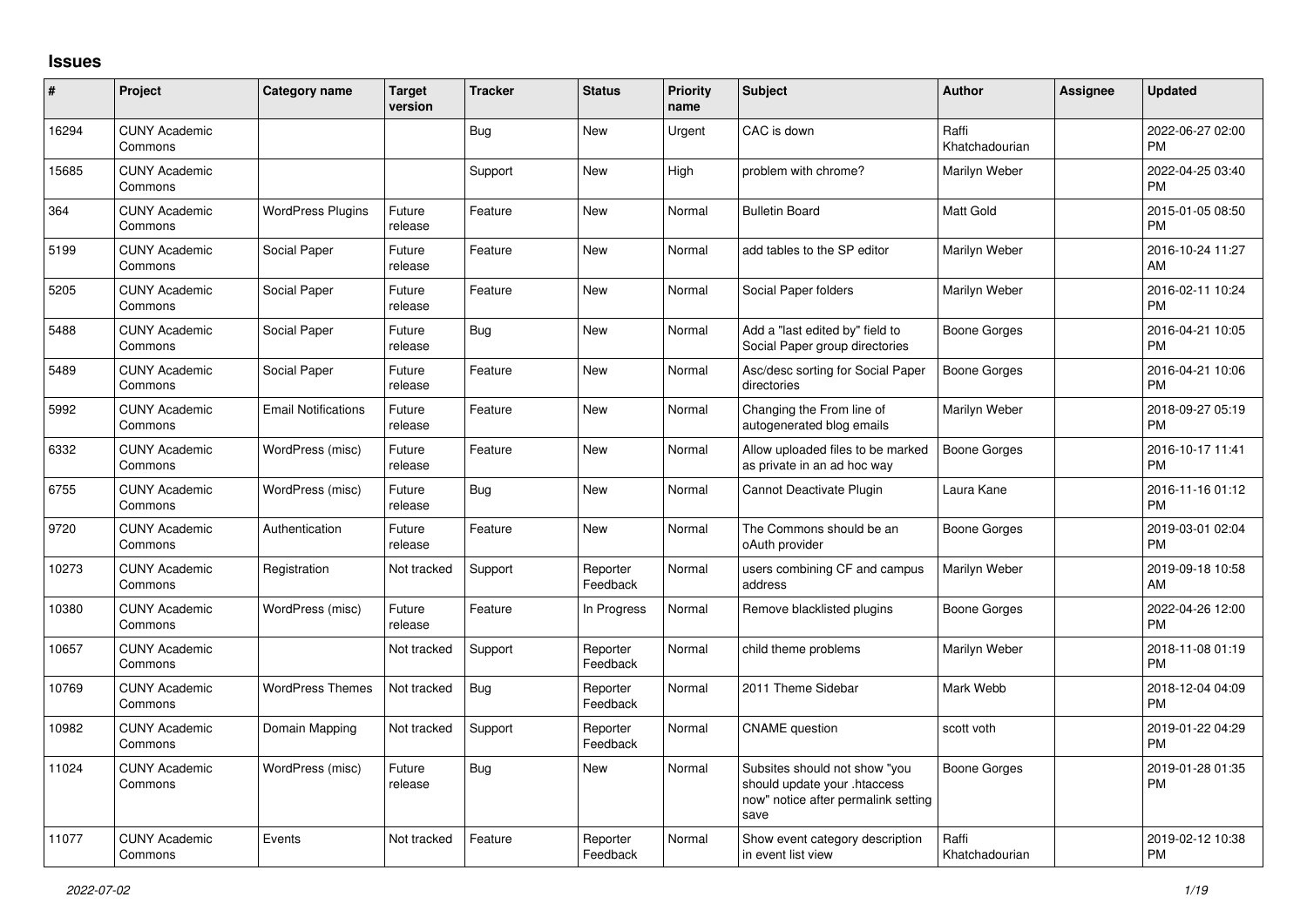| #     | <b>Project</b>                  | <b>Category name</b>     | <b>Target</b><br>version | <b>Tracker</b> | <b>Status</b>        | <b>Priority</b><br>name | <b>Subject</b>                                                                                | <b>Author</b> | <b>Assignee</b> | <b>Updated</b>                |
|-------|---------------------------------|--------------------------|--------------------------|----------------|----------------------|-------------------------|-----------------------------------------------------------------------------------------------|---------------|-----------------|-------------------------------|
| 11120 | <b>CUNY Academic</b><br>Commons | <b>WordPress Plugins</b> | Not tracked              | Bug            | Reporter<br>Feedback | Normal                  | Events Manager Events Not<br>Showing Up                                                       | Mark Webb     |                 | 2019-02-27 04:10<br><b>PM</b> |
| 11131 | <b>CUNY Academic</b><br>Commons |                          | Future<br>release        | Feature        | Reporter<br>Feedback | Normal                  | <b>Image Annotation Plugins</b>                                                               | Laurie Hurson |                 | 2019-02-26 11:33<br>AM        |
| 11392 | <b>CUNY Academic</b><br>Commons |                          | Future<br>release        | Bug            | New                  | Normal                  | Migrate users away from<br><b>StatPress</b>                                                   | Boone Gorges  |                 | 2019-04-23 03:53<br><b>PM</b> |
| 11415 | <b>CUNY Academic</b><br>Commons | <b>WordPress Plugins</b> | Not tracked              | <b>Bug</b>     | Reporter<br>Feedback | Normal                  | <b>Blog Subscriptions in Jetpack</b>                                                          | Laurie Hurson |                 | 2019-05-14 10:34<br>AM        |
| 11509 | <b>CUNY Academic</b><br>Commons |                          | Not tracked              | Support        | Reporter<br>Feedback | Normal                  | deleted Page causing a Menu<br>problem?                                                       | Marilyn Weber |                 | 2019-06-04 09:54<br>AM        |
| 11519 | <b>CUNY Academic</b><br>Commons |                          | Not tracked              | Support        | Assigned             | Normal                  | comment option not appearing                                                                  | Marilyn Weber |                 | 2019-09-24 10:28<br>AM        |
| 11556 | <b>CUNY Academic</b><br>Commons | Courses                  | Not tracked              | <b>Bug</b>     | Reporter<br>Feedback | Normal                  | Instructor name given in course<br>listing                                                    | Tom Harbison  |                 | 2019-06-25 04:12<br><b>PM</b> |
| 11771 | <b>CUNY Academic</b><br>Commons |                          | Not tracked              | Support        | Reporter<br>Feedback | Normal                  | post displays in sections                                                                     | Marilyn Weber |                 | 2019-08-20 10:34<br>AM        |
| 11787 | <b>CUNY Academic</b><br>Commons |                          | Not tracked              | Support        | Reporter<br>Feedback | Normal                  | automated comments notifications<br>on ZenDesk                                                | Marilyn Weber |                 | 2019-08-26 06:18<br><b>PM</b> |
| 11788 | <b>CUNY Academic</b><br>Commons | <b>WordPress Plugins</b> | Future<br>release        | Support        | Reporter<br>Feedback | Normal                  | Plugin Request - Browse Aloud                                                                 | scott voth    |                 | 2019-09-24 08:42<br>AM        |
| 11843 | <b>CUNY Academic</b><br>Commons | WordPress (misc)         | Future<br>release        | Design/UX      | <b>New</b>           | Normal                  | Tweaking the Gutenberg Editor<br>Interface                                                    | Laurie Hurson |                 | 2022-04-26 12:00<br><b>PM</b> |
| 11848 | <b>CUNY Academic</b><br>Commons |                          | Not tracked              | Support        | Hold                 | Normal                  | a Dean of Faculty wants to share<br>a large file                                              | Marilyn Weber |                 | 2019-09-24 08:44<br>AM        |
| 11860 | <b>CUNY Academic</b><br>Commons | Registration             | Future<br>release        | Feature        | <b>New</b>           | Normal                  | <b>Ensure Students Are Aware They</b><br>Can Use Aliases At Registration                      | scott voth    |                 | 2019-09-24 08:46<br>AM        |
| 12198 | <b>CUNY Academic</b><br>Commons |                          | Not tracked              | Bug            | Reporter<br>Feedback | Normal                  | Duplicate listing in My Sites                                                                 | Tom Harbison  |                 | 2019-12-09 05:50<br><b>PM</b> |
| 12328 | <b>CUNY Academic</b><br>Commons |                          | Not tracked              | Support        | New                  | Normal                  | Sign up Code for Non-CUNY<br>Faculty                                                          | Laurie Hurson |                 | 2020-01-28 10:25<br>AM        |
| 12350 | <b>CUNY Academic</b><br>Commons | Blogs (BuddyPress)       | Not tracked              | Support        | Reporter<br>Feedback | Normal                  | URL creation problem                                                                          | Marilyn Weber |                 | 2020-02-03 11:27<br>AM        |
| 12352 | <b>CUNY Academic</b><br>Commons |                          | Not tracked              | Support        | <b>New</b>           | Normal                  | "posts list" page builder block<br>option                                                     | Marilyn Weber |                 | 2020-02-03 01:29<br><b>PM</b> |
| 12360 | <b>CUNY Academic</b><br>Commons | <b>WordPress Themes</b>  | Not tracked              | <b>Bug</b>     | Reporter<br>Feedback | Normal                  | site just says "DANTE We are<br>currently in maintenance mode,<br>please check back shortly." | Marilyn Weber |                 | 2020-02-04 12:13<br><b>PM</b> |
| 12436 | <b>CUNY Academic</b><br>Commons |                          | Not tracked              | <b>Bug</b>     | Assigned             | Normal                  | Nightly system downtime                                                                       | Boone Gorges  |                 | 2020-08-01 09:30<br>AM        |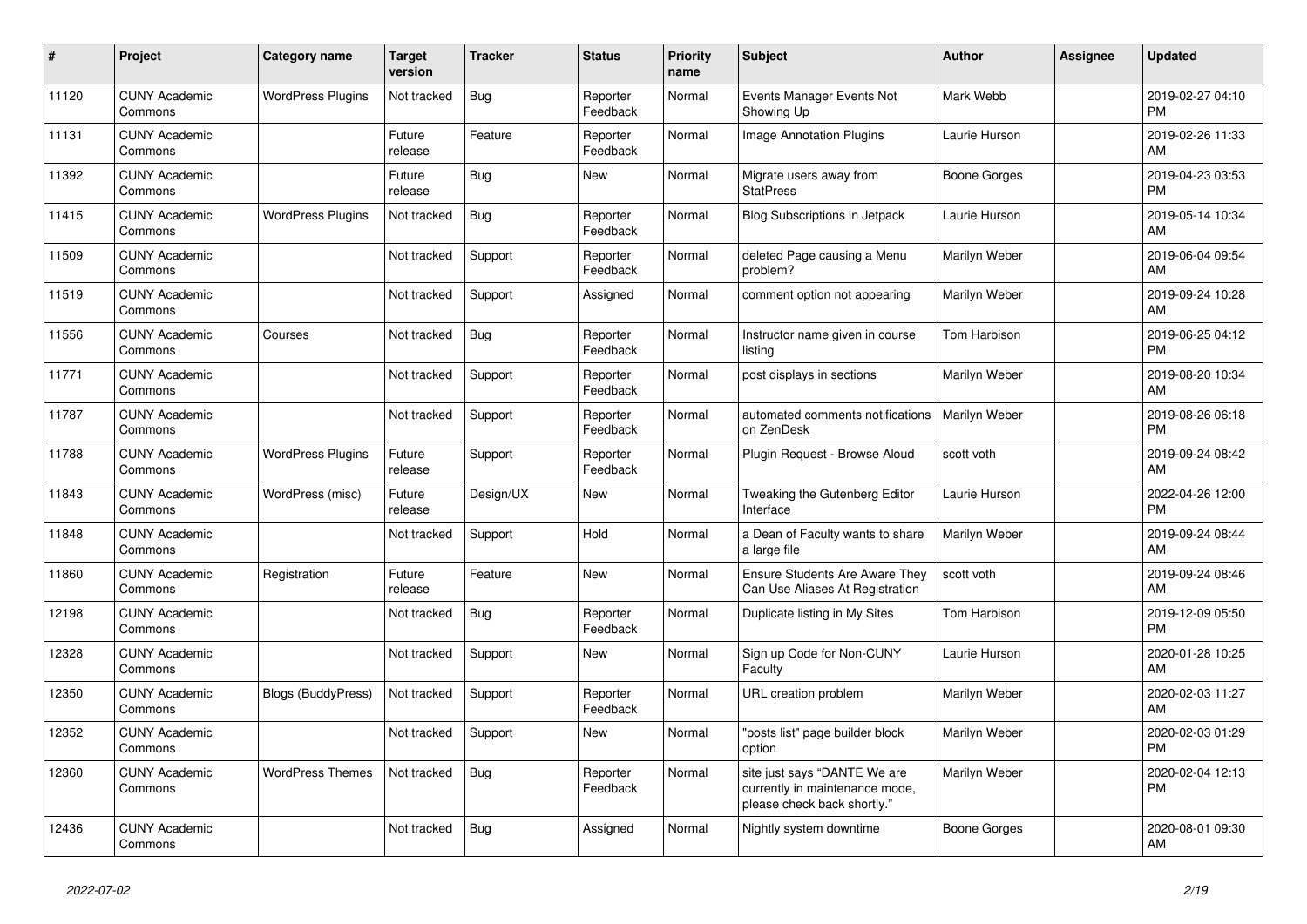| #     | Project                         | <b>Category name</b>     | Target<br>version | <b>Tracker</b> | <b>Status</b>        | <b>Priority</b><br>name | <b>Subject</b>                                                       | <b>Author</b>           | <b>Assignee</b> | <b>Updated</b>                |
|-------|---------------------------------|--------------------------|-------------------|----------------|----------------------|-------------------------|----------------------------------------------------------------------|-------------------------|-----------------|-------------------------------|
| 12573 | <b>CUNY Academic</b><br>Commons | <b>WordPress Plugins</b> | Future<br>release | Bug            | <b>New</b>           | Normal                  | <b>CommentPress Core Issues</b>                                      | scott voth              |                 | 2020-03-24 04:32<br><b>PM</b> |
| 13034 | <b>CUNY Academic</b><br>Commons |                          | Not tracked       | Support        | Reporter<br>Feedback | Normal                  | a site is asking people to join the<br>Commons to get a download     | Marilyn Weber           |                 | 2020-07-12 07:23<br>AM        |
| 13048 | <b>CUNY Academic</b><br>Commons | Shortcodes and<br>embeds | Future<br>release | Feature        | <b>New</b>           | Normal                  | Jupyter Notebooks support                                            | Boone Gorges            |                 | 2020-07-14 11:46<br>AM        |
| 13255 | <b>CUNY Academic</b><br>Commons |                          | Not tracked       | Support        | Reporter<br>Feedback | Normal                  | Accessibility problems                                               | Marilyn Weber           |                 | 2020-09-01 05:48<br><b>PM</b> |
| 13650 | <b>CUNY Academic</b><br>Commons | Group Library            | Future<br>release | Feature        | <b>New</b>           | Normal                  | Forum Attachments in Group<br>Library                                | Laurie Hurson           |                 | 2021-11-19 12:30<br><b>PM</b> |
| 13975 | <b>CUNY Academic</b><br>Commons | Social Paper             | Not tracked       | Support        | Reporter<br>Feedback | Normal                  | can't approve comments on Social<br>Paper paper                      | Marilyn Weber           |                 | 2021-02-12 09:33<br><b>AM</b> |
| 14074 | <b>CUNY Academic</b><br>Commons | WordPress (misc)         | Not tracked       | Support        | Reporter<br>Feedback | Normal                  | page password protection problem                                     | Marilyn Weber           |                 | 2021-03-02 11:03<br>AM        |
| 14398 | <b>CUNY Academic</b><br>Commons |                          | Not tracked       | Support        | Reporter<br>Feedback | Normal                  | Events plug-in notification problem                                  | Marilyn Weber           |                 | 2021-05-11 11:21<br>AM        |
| 14538 | <b>CUNY Academic</b><br>Commons |                          | Not tracked       | Support        | Reporter<br>Feedback | Normal                  | <b>Weebly To Commons</b>                                             | Laurie Hurson           |                 | 2021-09-14 10:47<br>AM        |
| 14629 | <b>CUNY Academic</b><br>Commons |                          | Not tracked       | <b>Bug</b>     | Reporter<br>Feedback | Normal                  | Possible Post Order Bug?                                             | <b>Syelle Graves</b>    |                 | 2021-09-14 10:47<br>AM        |
| 14784 | <b>CUNY Academic</b><br>Commons |                          |                   | Support        | Reporter<br>Feedback | Normal                  | User report of logo problem when<br>using Customizer theme           | Marilyn Weber           |                 | 2021-09-17 10:25<br>AM        |
| 14792 | <b>CUNY Academic</b><br>Commons |                          |                   | <b>Bug</b>     | New                  | Normal                  | Inconsistent email notifications<br>from gravity forms               | Raffi<br>Khatchadourian |                 | 2021-10-04 01:50<br><b>PM</b> |
| 14842 | <b>CUNY Academic</b><br>Commons |                          | Not tracked       | Support        | Reporter<br>Feedback | Normal                  | Question about widgets and block<br>editor                           | Gina Cherry             |                 | 2021-10-06 03:01<br><b>PM</b> |
| 14900 | <b>CUNY Academic</b><br>Commons |                          | Not tracked       | Support        | Reporter<br>Feedback | Normal                  | previous theme?                                                      | Marilyn Weber           |                 | 2021-10-25 10:31<br>AM        |
| 14911 | <b>CUNY Academic</b><br>Commons | <b>WordPress Themes</b>  | Not tracked       | Support        | <b>New</b>           | Normal                  | Twentytwentyone theme                                                | Marilyn Weber           |                 | 2021-10-28 10:37<br>AM        |
| 14936 | <b>CUNY Academic</b><br>Commons |                          |                   | Bug            | <b>New</b>           | Normal                  | Commons websites blocked by<br>SPS campus network                    | Laurie Hurson           |                 | 2021-11-03 03:57<br><b>PM</b> |
| 14940 | <b>CUNY Academic</b><br>Commons |                          |                   | <b>Bug</b>     | <b>New</b>           | Normal                  | Discrepancy between Commons<br>profile "sites" and actual # of sites | Laurie Hurson           |                 | 2021-11-08 11:09<br>AM        |
| 15045 | <b>CUNY Academic</b><br>Commons |                          |                   | Support        | <b>New</b>           | Normal                  | no result for KCeL in the search<br>box on the commons               | Marilyn Weber           |                 | 2021-12-10 11:29<br>AM        |
| 15169 | <b>CUNY Academic</b><br>Commons |                          | 2.0.3             | Support        | Reporter<br>Feedback | Normal                  | new Prelude website zipfiles for<br>custom theme and other files.    | Marilyn Weber           |                 | 2022-06-29 11:32<br>AM        |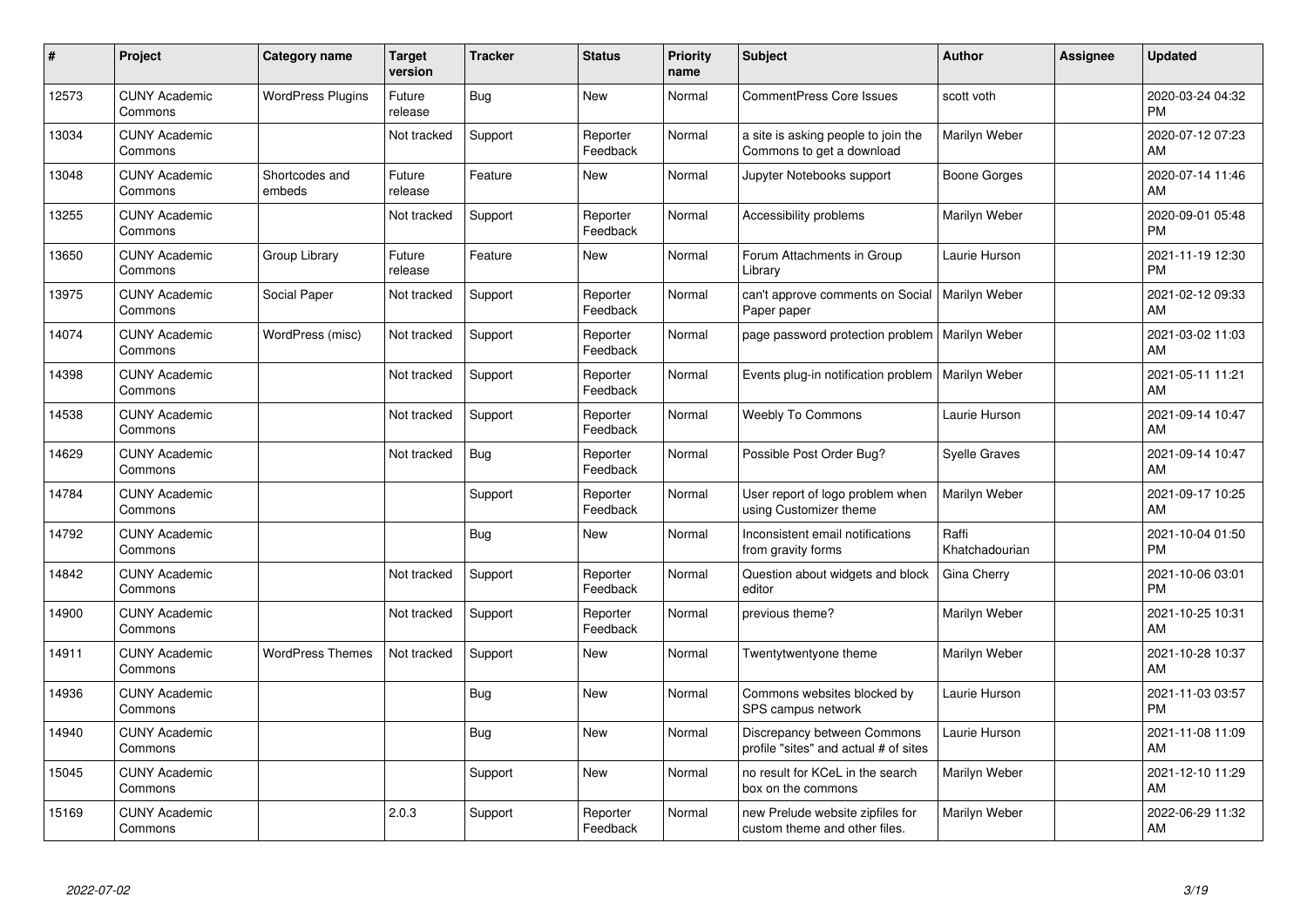| #     | Project                         | Category name            | <b>Target</b><br>version | <b>Tracker</b> | <b>Status</b>        | <b>Priority</b><br>name | <b>Subject</b>                                                                             | <b>Author</b>           | Assignee          | <b>Updated</b>                |
|-------|---------------------------------|--------------------------|--------------------------|----------------|----------------------|-------------------------|--------------------------------------------------------------------------------------------|-------------------------|-------------------|-------------------------------|
| 15176 | <b>CUNY Academic</b><br>Commons |                          | Not tracked              | Support        | Reporter<br>Feedback | Normal                  | Archiving Q Writing & Old<br>Wordpress Sites on the Commons                                | Laurie Hurson           |                   | 2022-02-08 10:28<br>AM        |
| 15260 | <b>CUNY Academic</b><br>Commons |                          |                          | Support        | Reporter<br>Feedback | Normal                  | Diacritical markings   European<br><b>Stages</b>                                           | Marilyn Weber           |                   | 2022-02-04 08:16<br>AM        |
| 15370 | <b>CUNY Academic</b><br>Commons |                          |                          | Support        | Reporter<br>Feedback | Normal                  | All-in-One Event Calendar?                                                                 | Marilyn Weber           |                   | 2022-02-17 11:03<br>AM        |
| 15565 | <b>CUNY Academic</b><br>Commons |                          |                          | Support        | <b>New</b>           | Normal                  | Events - send updates to an email<br>listserv                                              | Marilyn Weber           |                   | 2022-03-10 01:06<br><b>PM</b> |
| 15613 | <b>CUNY Academic</b><br>Commons |                          | 2.0.3                    | Feature        | Reporter<br>Feedback | Normal                  | Adding "Passster" plugin                                                                   | Laurie Hurson           |                   | 2022-06-29 11:32<br>AM        |
| 15655 | <b>CUNY Academic</b><br>Commons |                          | 2.0.3                    | Support        | Reporter<br>Feedback | Normal                  | Event Aggregator plugin?                                                                   | Marilyn Weber           |                   | 2022-06-29 11:32<br>AM        |
| 15757 | <b>CUNY Academic</b><br>Commons |                          |                          | Bug            | <b>New</b>           | Normal                  | Members # do not match                                                                     | Laurie Hurson           |                   | 2022-03-30 04:52<br><b>PM</b> |
| 15816 | <b>CUNY Academic</b><br>Commons |                          | Not tracked              | Support        | <b>New</b>           | Normal                  | slow loading at SPS                                                                        | Marilyn Weber           |                   | 2022-04-05 01:26<br><b>PM</b> |
| 15923 | <b>CUNY Academic</b><br>Commons |                          | Not tracked              | Feature        | Reporter<br>Feedback | Normal                  | <b>Bellows Plugin Adjustments</b>                                                          | Laurie Hurson           |                   | 2022-04-20 10:10<br>AM        |
| 16099 | <b>CUNY Academic</b><br>Commons |                          |                          | Support        | Reporter<br>Feedback | Normal                  | request for Newsletter Glue                                                                | Marilyn Weber           |                   | 2022-05-13 12:14<br><b>PM</b> |
| 16255 | <b>CUNY Academic</b><br>Commons | WordPress (misc)         |                          | Bug            | <b>New</b>           | Normal                  | Need to define 'MULTISITE'<br>constant in wp-config.php                                    | Raymond Hoh             |                   | 2022-06-19 09:31<br>AM        |
| 16290 | <b>CUNY Academic</b><br>Commons |                          |                          | Feature        | Reporter<br>Feedback | Normal                  | Add Table Of Contents Block<br>plug-in                                                     | Raffi<br>Khatchadourian |                   | 2022-06-24 10:26<br>AM        |
| 16314 | <b>CUNY Academic</b><br>Commons | <b>WordPress Plugins</b> |                          | Feature        | <b>New</b>           | Normal                  | Install Multicollab plug-in?                                                               | Raffi<br>Khatchadourian |                   | 2022-06-29 03:44<br><b>PM</b> |
| 16318 | <b>CUNY Academic</b><br>Commons |                          |                          | <b>Bug</b>     | <b>New</b>           | Normal                  | Unable to Access block editor or<br>embed YouTube videos in new<br>pages, in one site only | <b>Syelle Graves</b>    |                   | 2022-07-01 06:53<br><b>PM</b> |
| 6356  | <b>CUNY Academic</b><br>Commons | <b>WordPress Plugins</b> | Future<br>release        | Bug            | Reporter<br>Feedback | Low                     | Should Subscribe2 be<br>deprecated?                                                        | Luke Waltzer            |                   | 2017-03-20 12:20<br><b>PM</b> |
| 13912 | <b>CUNY Academic</b><br>Commons |                          | Not tracked              | Feature        | Hold                 | Low                     | posting "missed schedule"                                                                  | Marilyn Weber           |                   | 2021-02-23 10:46<br>AM        |
| 2576  | <b>NYCDH Community</b><br>Site  |                          |                          | Bug            | Hold                 | Low                     | Test Next Button in Javascript<br><b>Tutorial Under Activities</b>                         | Mark Newton             | Alex Gil          | 2013-05-18 02:55<br><b>PM</b> |
| 2577  | <b>NYCDH Community</b><br>Site  |                          |                          | Feature        | Assigned             | Low                     | Investigate Potential to Add Links<br>to the Forum                                         | <b>Mark Newton</b>      | Alex Gil          | 2013-05-16 09:40<br><b>PM</b> |
| 11968 | JustPublics@365<br>MediaCamp    |                          |                          | Feature        | <b>New</b>           | Normal                  | Nanoscience Retractable Display<br>Unit                                                    | Donald Cherry           | Bonnie<br>Eissner | 2021-02-19 08:50<br>AM        |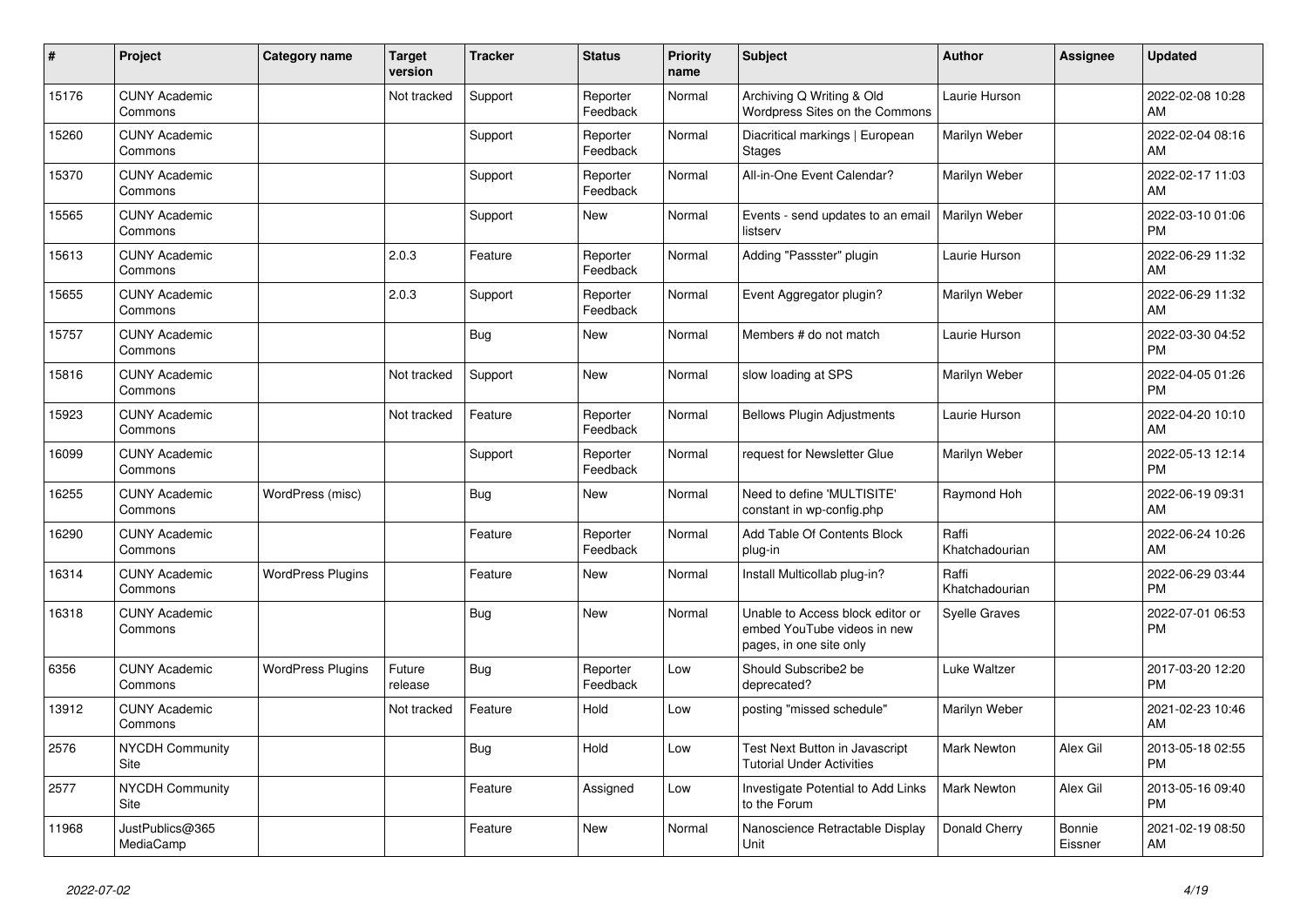| $\vert$ # | Project                         | <b>Category name</b>           | <b>Target</b><br>version | <b>Tracker</b> | <b>Status</b>        | Priority<br>name | <b>Subject</b>                                                              | <b>Author</b>      | <b>Assignee</b> | <b>Updated</b>                |
|-----------|---------------------------------|--------------------------------|--------------------------|----------------|----------------------|------------------|-----------------------------------------------------------------------------|--------------------|-----------------|-------------------------------|
| 3230      | <b>CUNY Academic</b><br>Commons | Internal Tools and<br>Workflow | Not tracked              | Feature        | Assigned             | High             | Scripts for quicker<br>provisioning/updating of<br>development environments | Boone Gorges       | Boone<br>Gorges | 2016-01-26 04:54<br><b>PM</b> |
| 10678     | <b>CUNY Academic</b><br>Commons |                                | Not tracked              | Bug            | Reporter<br>Feedback | High             | Newsletter Plugin Not Sending<br><b>Out Newsletters</b>                     | Mark Webb          | Boone<br>Gorges | 2019-09-16 09:38<br><b>PM</b> |
| 287       | <b>CUNY Academic</b><br>Commons | WordPress (misc)               | Future<br>release        | Feature        | Assigned             | Normal           | Create troubleshooting tool for<br>account sign-up                          | Matt Gold          | Boone<br>Gorges | 2015-11-09 06:17<br><b>PM</b> |
| 377       | <b>CUNY Academic</b><br>Commons | BuddyPress (misc)              | Future<br>release        | Feature        | Assigned             | Normal           | Like buttons                                                                | Matt Gold          | Boone<br>Gorges | 2010-11-16 05:13<br><b>PM</b> |
| 435       | <b>CUNY Academic</b><br>Commons | BuddyPress (misc)              | Future<br>release        | Feature        | Assigned             | Normal           | Include Avatar Images in Forum<br><b>Post Notification Emails</b>           | Matt Gold          | Boone<br>Gorges | 2010-12-08 12:40<br><b>PM</b> |
| 500       | <b>CUNY Academic</b><br>Commons | BuddyPress (misc)              | Future<br>release        | Feature        | Assigned             | Normal           | Export Group Data                                                           | Matt Gold          | Boone<br>Gorges | 2010-12-19 12:09<br><b>PM</b> |
| 554       | <b>CUNY Academic</b><br>Commons | BuddyPress (misc)              | Future<br>release        | Feature        | Assigned             | Normal           | Add Trackback notifications to<br>site-wide activity feed                   | <b>Matt Gold</b>   | Boone<br>Gorges | 2015-11-09 06:19<br><b>PM</b> |
| 585       | <b>CUNY Academic</b><br>Commons | Group Forums                   | Future<br>release        | Feature        | Assigned             | Normal           | Merge Forum Topics                                                          | Sarah Morgano      | Boone<br>Gorges | 2011-07-06 04:11<br><b>PM</b> |
| 599       | <b>CUNY Academic</b><br>Commons | BuddyPress (misc)              | Future<br>release        | Feature        | Assigned             | Normal           | Consider adding rating plugins for<br><b>BuddyPress/BBPress</b>             | <b>Matt Gold</b>   | Boone<br>Gorges | 2011-08-22 06:50<br><b>PM</b> |
| 618       | <b>CUNY Academic</b><br>Commons | <b>BuddyPress Docs</b>         | Future<br>release        | Feature        | Assigned             | Normal           | BuddyPress Docs: export formats                                             | Boone Gorges       | Boone<br>Gorges | 2015-11-09 05:38<br><b>PM</b> |
| 635       | <b>CUNY Academic</b><br>Commons | BuddyPress (misc)              | Future<br>release        | Feature        | Assigned             | Normal           | Big Blue Button -<br>Videoconferencing in Groups and<br><b>Blogs</b>        | Matt Gold          | Boone<br>Gorges | 2011-03-14 03:24<br><b>PM</b> |
| 658       | <b>CUNY Academic</b><br>Commons | <b>WordPress Plugins</b>       | Future<br>release        | Feature        | Assigned             | Normal           | Rebulid Sitewide Tag Suggestion                                             | <b>Matt Gold</b>   | Boone<br>Gorges | 2015-01-05 08:47<br><b>PM</b> |
| 1422      | <b>CUNY Academic</b><br>Commons | <b>BuddyPress Docs</b>         | Future<br>release        | Feature        | Assigned             | Normal           | Make "created Doc" activity icons<br>non-mini                               | Boone Gorges       | Boone<br>Gorges | 2015-11-09 05:48<br><b>PM</b> |
| 1460      | <b>CUNY Academic</b><br>Commons | Analytics                      | Future<br>release        | Feature        | Assigned             | Normal           | <b>Update System Report</b>                                                 | <b>Brian Foote</b> | Boone<br>Gorges | 2015-11-09 06:13<br><b>PM</b> |
| 1508      | <b>CUNY Academic</b><br>Commons | WordPress (misc)               | Future<br>release        | Feature        | Assigned             | Normal           | Share login cookies across<br>mapped domains                                | Boone Gorges       | Boone<br>Gorges | 2012-07-02 12:12<br><b>PM</b> |
| 1744      | <b>CUNY Academic</b><br>Commons | <b>BuddyPress Docs</b>         | Future<br>release        | Feature        | Assigned             | Normal           | Spreadsheet-style Docs                                                      | Boone Gorges       | Boone<br>Gorges | 2015-11-09 06:13<br><b>PM</b> |
| 1888      | <b>CUNY Academic</b><br>Commons | Home Page                      | Future<br>release        | Feature        | Assigned             | Normal           | Refactor BP MPO Activity Filter to<br>support proper pagination             | Sarah Morgano      | Boone<br>Gorges | 2014-05-01 07:11<br><b>PM</b> |
| 2523      | <b>CUNY Academic</b><br>Commons | <b>BuddyPress Docs</b>         | Future<br>release        | Feature        | Assigned             | Normal           | Allow Users to Upload Images to<br><b>BP</b> Docs                           | <b>Matt Gold</b>   | Boone<br>Gorges | 2015-11-09 06:14<br>PM        |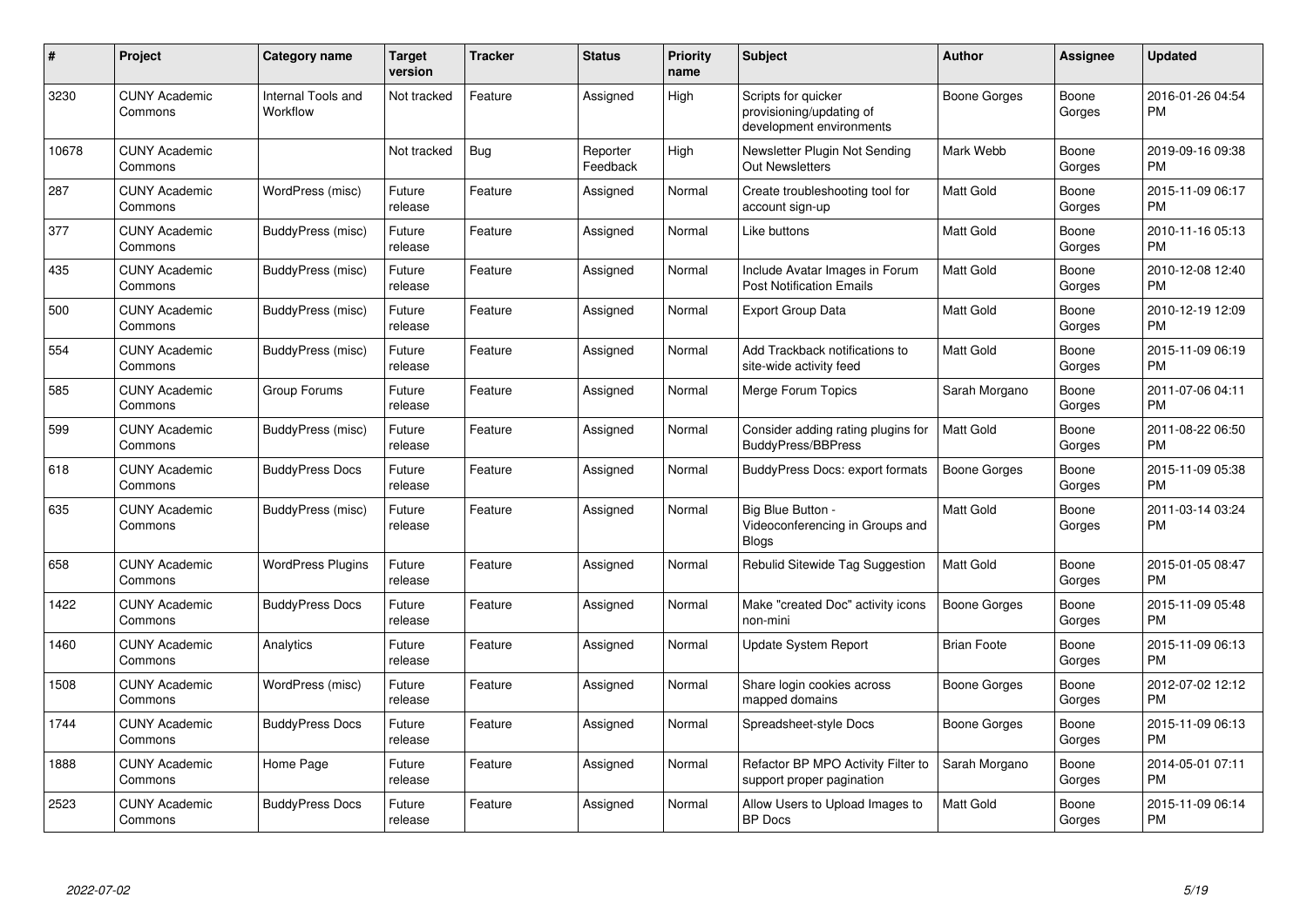| #    | Project                         | <b>Category name</b>    | <b>Target</b><br>version | <b>Tracker</b> | <b>Status</b>       | Priority<br>name | <b>Subject</b>                                                                    | Author                  | <b>Assignee</b> | <b>Updated</b>                |
|------|---------------------------------|-------------------------|--------------------------|----------------|---------------------|------------------|-----------------------------------------------------------------------------------|-------------------------|-----------------|-------------------------------|
| 2753 | <b>CUNY Academic</b><br>Commons | <b>Public Portfolio</b> | Future<br>release        | Feature        | <b>New</b>          | Normal           | Create actual actual tagification in<br>academic interests and other<br>fields    | Micki Kaufman           | Boone<br>Gorges | 2015-01-05 08:52<br><b>PM</b> |
| 3002 | <b>CUNY Academic</b><br>Commons | Search                  | Future<br>release        | Feature        | Assigned            | Normal           | Overhaul CAC search by using<br>external search appliance                         | <b>Boone Gorges</b>     | Boone<br>Gorges | 2020-07-15 03:05<br>PM.       |
| 3042 | <b>CUNY Academic</b><br>Commons | <b>Public Portfolio</b> | Future<br>release        | Feature        | Assigned            | Normal           | Browsing member interests                                                         | <b>Matt Gold</b>        | Boone<br>Gorges | 2015-03-21 09:04<br><b>PM</b> |
| 3193 | <b>CUNY Academic</b><br>Commons | Group Forums            | Future<br>release        | Feature        | Assigned            | Normal           | bbPress 2.x dynamic roles and<br><b>RBE</b>                                       | <b>Boone Gorges</b>     | Boone<br>Gorges | 2014-09-30 01:30<br><b>PM</b> |
| 3220 | <b>CUNY Academic</b><br>Commons | <b>Public Portfolio</b> | Future<br>release        | Feature        | Assigned            | Normal           | Add indent/outdent option to<br>Formatting Buttons on Profile<br>Page             | <b>Matt Gold</b>        | Boone<br>Gorges | 2014-05-21 10:39<br><b>PM</b> |
| 3308 | <b>CUNY Academic</b><br>Commons | Group Invitations       | Future<br>release        | Feature        | Assigned            | Normal           | Allow members to rescind group<br>invitations                                     | Matt Gold               | Boone<br>Gorges | 2015-04-01 08:53<br><b>PM</b> |
| 3419 | <b>CUNY Academic</b><br>Commons | Group Invitations       | 1.6.14                   | Bug            | Testing<br>Required | Normal           | Neatening the display of<br>messages on group requests                            | <b>Matt Gold</b>        | Boone<br>Gorges | 2014-09-01 09:29<br><b>PM</b> |
| 3475 | <b>CUNY Academic</b><br>Commons | Events                  | Future<br>release        | Feature        | Assigned            | Normal           | Request to add plugin to<br>streamline room<br>booking/appointment booking        | Naomi Barrettara        | Boone<br>Gorges | 2014-12-01 05:14<br><b>PM</b> |
| 3580 | <b>CUNY Academic</b><br>Commons | Group Blogs             | Future<br>release        | Feature        | New                 | Normal           | Multiple blogs per group                                                          | Boone Gorges            | Boone<br>Gorges | 2018-02-20 02:02<br><b>PM</b> |
| 3759 | <b>CUNY Academic</b><br>Commons | WordPress (misc)        | Future<br>release        | Feature        | Assigned            | Normal           | Review Interface for Adding Users<br>to Blogs                                     | <b>Matt Gold</b>        | Boone<br>Gorges | 2015-03-24 05:52<br><b>PM</b> |
| 3768 | <b>CUNY Academic</b><br>Commons | Public Portfolio        | Future<br>release        | Feature        | Assigned            | Normal           | Institutions/Past positions on<br>public portfolios                               | <b>Matt Gold</b>        | Boone<br>Gorges | 2018-04-23 10:44<br>AM        |
| 4053 | <b>CUNY Academic</b><br>Commons | Events                  | Future<br>release        | Feature        | Assigned            | Normal           | Create new tab for past events                                                    | <b>Matt Gold</b>        | Boone<br>Gorges | 2015-05-12 02:10<br><b>PM</b> |
| 4238 | <b>CUNY Academic</b><br>Commons | Events                  | Future<br>release        | Feature        | Assigned            | Normal           | Copy Events to Other Groups?                                                      | Matt Gold               | Boone<br>Gorges | 2015-07-02 10:08<br>AM        |
| 4481 | <b>CUNY Academic</b><br>Commons | Events                  | Future<br>release        | Feature        | New                 | Normal           | Group admins/mods should have<br>the ability to unlink an event from<br>the group | Boone Gorges            | Boone<br>Gorges | 2017-04-24 03:53<br><b>PM</b> |
| 4592 | <b>CUNY Academic</b><br>Commons | Events                  | Future<br>release        | Design/UX      | <b>New</b>          | Normal           | Event Creation - Venue Dropdown<br>Slow                                           | Samantha Raddatz        | Boone<br>Gorges | 2015-09-14 04:56<br><b>PM</b> |
| 4903 | <b>CUNY Academic</b><br>Commons | Events                  | Future<br>release        | Design/UX      | Assigned            | Normal           | Improving visual appearance of<br>event calendars                                 | Matt Gold               | Boone<br>Gorges | 2016-10-13 11:51<br>AM        |
| 4980 | <b>CUNY Academic</b><br>Commons | Home Page               | Future<br>release        | Feature        | Assigned            | Normal           | CAC Featured Content -- Adding<br>Randomization                                   | Matt Gold               | Boone<br>Gorges | 2016-12-12 03:01<br><b>PM</b> |
| 5182 | <b>CUNY Academic</b><br>Commons | Social Paper            | Future<br>release        | Design/UX      | New                 | Normal           | "Publishing" a private paper on<br>social paper?                                  | Raffi<br>Khatchadourian | Boone<br>Gorges | 2016-10-13 04:12<br><b>PM</b> |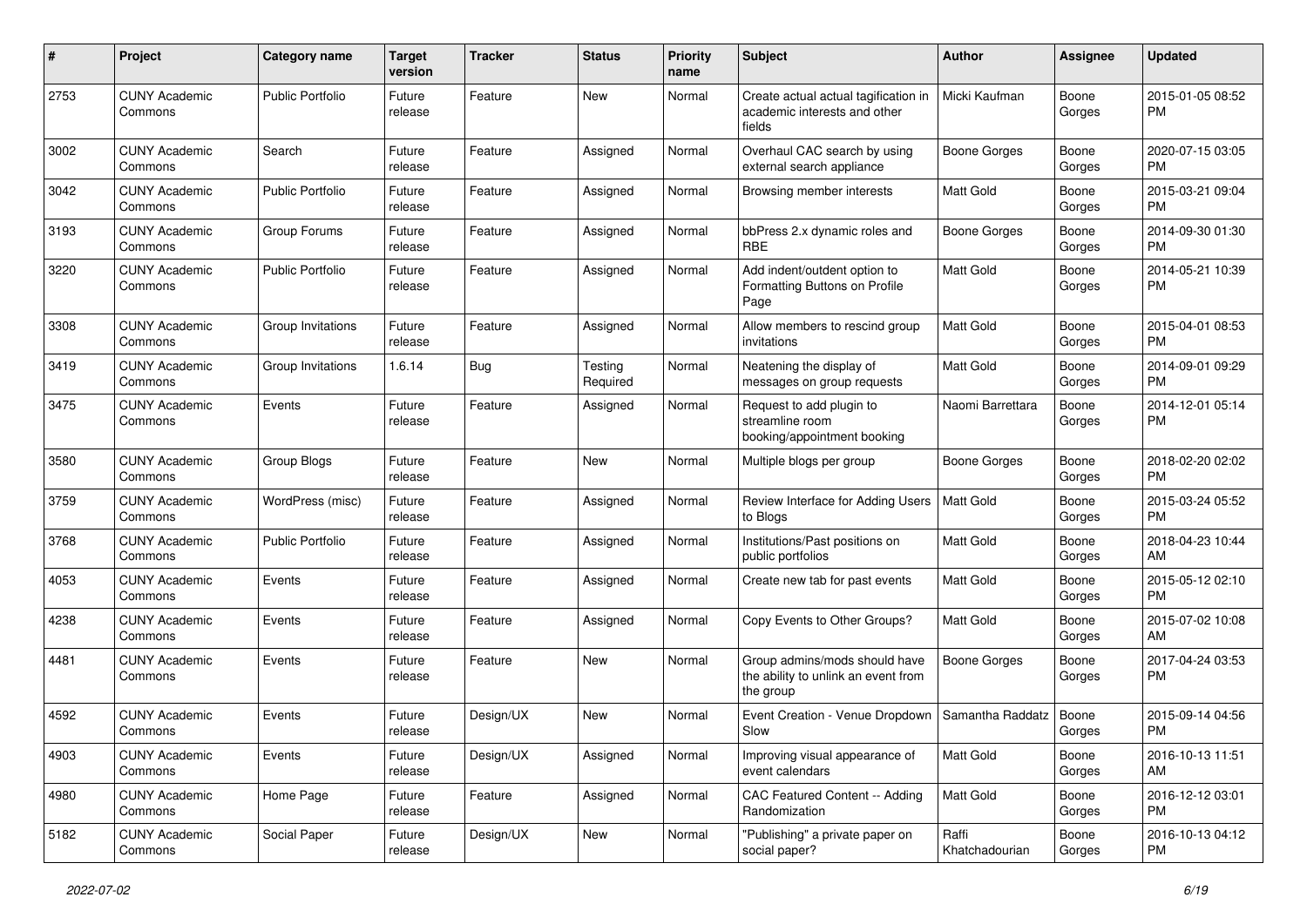| #    | <b>Project</b>                  | Category name             | <b>Target</b><br>version | <b>Tracker</b> | <b>Status</b>        | <b>Priority</b><br>name | <b>Subject</b>                                                                             | <b>Author</b>       | Assignee        | <b>Updated</b>                |
|------|---------------------------------|---------------------------|--------------------------|----------------|----------------------|-------------------------|--------------------------------------------------------------------------------------------|---------------------|-----------------|-------------------------------|
| 5234 | <b>CUNY Academic</b><br>Commons | Membership                | Future<br>release        | Feature        | Assigned             | Normal                  | Write Unconfirmed patch for WP                                                             | Boone Gorges        | Boone<br>Gorges | 2016-10-24 11:18<br>AM        |
| 5696 | <b>CUNY Academic</b><br>Commons | Events                    | Future<br>release        | Feature        | Assigned             | Normal                  | Events Calendar - display options<br>calendar aggregation /                                | <b>Matt Gold</b>    | Boone<br>Gorges | 2016-10-13 11:44<br>AM        |
| 6014 | <b>CUNY Academic</b><br>Commons | Publicity                 | Future<br>release        | Publicity      | Reporter<br>Feedback | Normal                  | Google search listing                                                                      | <b>Matt Gold</b>    | Boone<br>Gorges | 2016-09-21 03:48<br><b>PM</b> |
| 7022 | <b>CUNY Academic</b><br>Commons | Announcements             | Future<br>release        | Bug            | <b>New</b>           | Normal                  | Sitewide announcements should<br>be displayed on, and dismissable<br>from, mapped domains  | <b>Boone Gorges</b> | Boone<br>Gorges | 2018-03-22 10:18<br>AM        |
| 7663 | <b>CUNY Academic</b><br>Commons | Social Paper              | Future<br>release        | Bug            | New                  | Normal                  | Social Paper notifications not<br>formatted correctly on secondary<br>sites                | Boone Gorges        | Boone<br>Gorges | 2018-04-16 03:52<br><b>PM</b> |
| 7981 | <b>CUNY Academic</b><br>Commons | Social Paper              | Future<br>release        | <b>Bug</b>     | <b>New</b>           | Normal                  | Social Paper comments should<br>not go to spam                                             | Luke Waltzer        | Boone<br>Gorges | 2018-04-16 03:52<br><b>PM</b> |
| 8756 | <b>CUNY Academic</b><br>Commons | Group Blogs               | Future<br>release        | Feature        | Hold                 | Normal                  | Connect multiple blogs to one<br>group?                                                    | <b>Matt Gold</b>    | Boone<br>Gorges | 2017-09-30 10:42<br>AM        |
| 8835 | <b>CUNY Academic</b><br>Commons | <b>Blogs (BuddyPress)</b> | Future<br>release        | Feature        | New                  | Normal                  | Extend cuny is shortlinks to sites                                                         | Luke Waltzer        | Boone<br>Gorges | 2022-04-26 11:59<br>AM        |
| 8836 | <b>CUNY Academic</b><br>Commons | Blogs (BuddyPress)        | Future<br>release        | Feature        | Assigned             | Normal                  | Redesign site launch process                                                               | Matt Gold           | Boone<br>Gorges | 2019-10-03 02:49<br><b>PM</b> |
| 8900 | <b>CUNY Academic</b><br>Commons | Accessibility             | Future<br>release        | Feature        | Assigned             | Normal                  | Look into tools to enforce<br>accessibility in WP environment                              | Matt Gold           | Boone<br>Gorges | 2022-04-26 11:59<br>AM        |
| 8901 | <b>CUNY Academic</b><br>Commons | Accessibility             | Future<br>release        | Feature        | Assigned             | Normal                  | Theme analysis for accessibility                                                           | <b>Matt Gold</b>    | Boone<br>Gorges | 2022-04-26 11:59<br>AM        |
| 9207 | <b>CUNY Academic</b><br>Commons |                           | Future<br>release        | Support        | Reporter<br>Feedback | Normal                  | display dashboards made in<br>Tableau?                                                     | Marilyn Weber       | Boone<br>Gorges | 2018-04-10 10:42<br>AM        |
| 9211 | <b>CUNY Academic</b><br>Commons | <b>WordPress Plugins</b>  | Future<br>release        | Support        | Reporter<br>Feedback | Normal                  | Auto-Role Setting in Forum Plugin<br>Causing Some Confusion                                | Luke Waltzer        | Boone<br>Gorges | 2018-03-13 11:44<br>AM        |
| 9289 | <b>CUNY Academic</b><br>Commons | <b>WordPress Plugins</b>  | Future<br>release        | <b>Bug</b>     | Reporter<br>Feedback | Normal                  | Email Users Plugin                                                                         | Laurie Hurson       | Boone<br>Gorges | 2018-10-24 12:34<br><b>PM</b> |
| 9515 | <b>CUNY Academic</b><br>Commons | <b>WordPress Plugins</b>  | Not tracked              | Bug            | Reporter<br>Feedback | Normal                  | Text to Speech plugin - "More<br>Slowly" checkbox not working                              | scott voth          | Boone<br>Gorges | 2018-06-13 02:26<br><b>PM</b> |
| 9895 | <b>CUNY Academic</b><br>Commons | Onboarding                | Future<br>release        | Feature        | Assigned             | Normal                  | Add "Accept Invitation"<br>link/button/function to Group<br>and/or Site invitation emails? | Luke Waltzer        | Boone<br>Gorges | 2018-06-07 12:42<br><b>PM</b> |
| 9926 | <b>CUNY Academic</b><br>Commons | <b>WordPress Plugins</b>  | Future<br>release        | Bug            | <b>New</b>           | Normal                  | twitter-mentions-as-comments<br>cron jobs can run long                                     | Boone Gorges        | Boone<br>Gorges | 2018-10-24 12:34<br><b>PM</b> |
| 9941 | <b>CUNY Academic</b><br>Commons | Wiki                      | Not tracked              | Support        | Assigned             | Normal                  | Wiki functionality                                                                         | <b>Matt Gold</b>    | Boone<br>Gorges | 2018-06-26 10:57<br>AM        |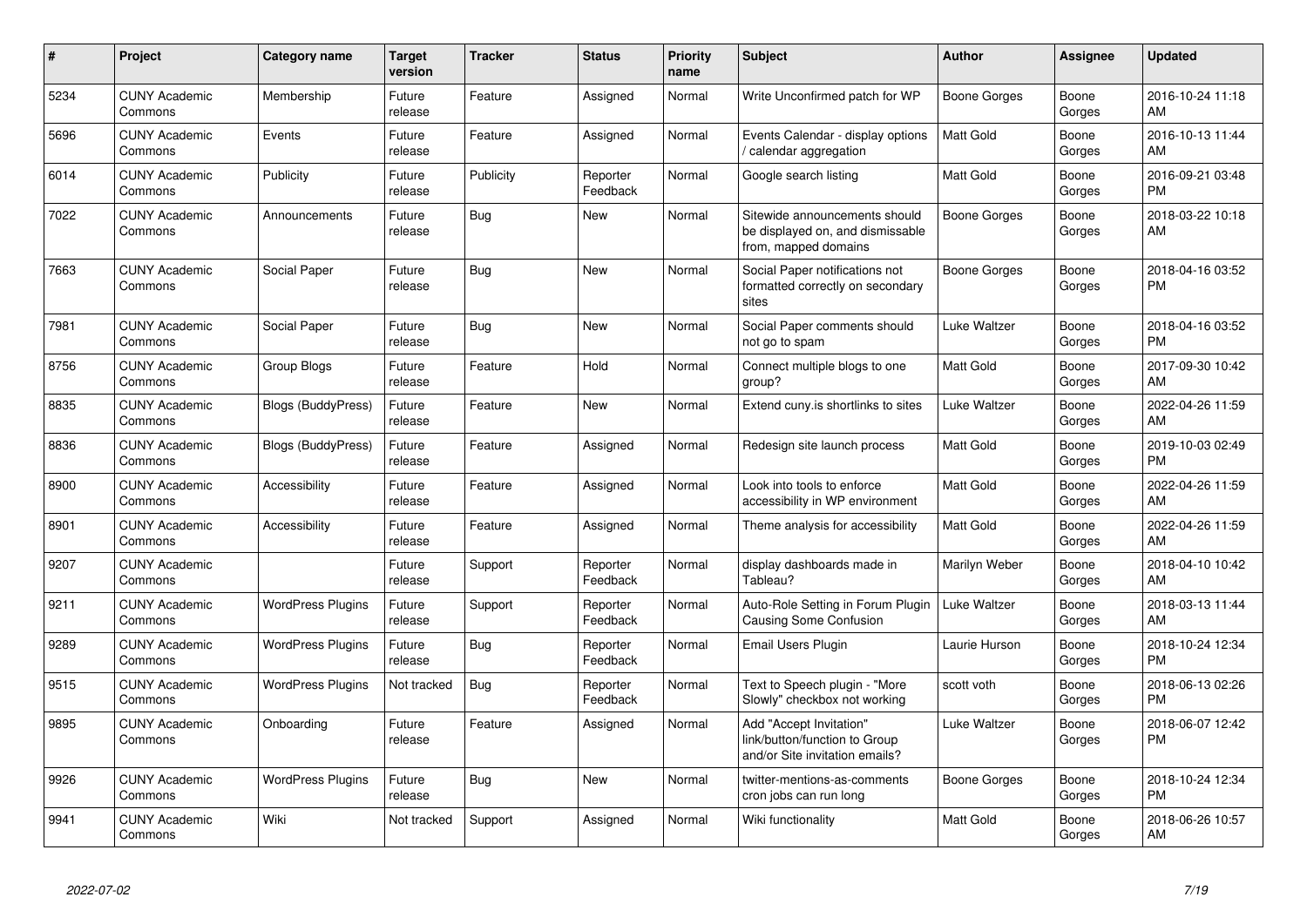| #     | Project                         | <b>Category name</b>       | Target<br>version | <b>Tracker</b> | <b>Status</b>        | <b>Priority</b><br>name | <b>Subject</b>                                                                      | <b>Author</b>       | Assignee        | <b>Updated</b>                |
|-------|---------------------------------|----------------------------|-------------------|----------------|----------------------|-------------------------|-------------------------------------------------------------------------------------|---------------------|-----------------|-------------------------------|
| 9947  | <b>CUNY Academic</b><br>Commons | <b>WordPress Plugins</b>   | Future<br>release | Feature        | Reporter<br>Feedback | Normal                  | Install H5P quiz plugin                                                             | Matt Gold           | Boone<br>Gorges | 2018-09-11 11:01<br>AM        |
| 9979  | <b>CUNY Academic</b><br>Commons | <b>Email Notifications</b> | Not tracked       | <b>Bug</b>     | Reporter<br>Feedback | Normal                  | Reports of slow email activation<br>emails                                          | Matt Gold           | Boone<br>Gorges | 2018-08-29 09:40<br><b>PM</b> |
| 10040 | <b>CUNY Academic</b><br>Commons | WordPress (misc)           | Not tracked       | Bug            | Reporter<br>Feedback | Normal                  | User doesn't see full list of themes                                                | <b>Matt Gold</b>    | Boone<br>Gorges | 2018-07-25 10:12<br>AM        |
| 10226 | <b>CUNY Academic</b><br>Commons | Courses                    | Future<br>release | Feature        | <b>New</b>           | Normal                  | Add "My Courses" to drop down<br>list                                               | scott voth          | Boone<br>Gorges | 2021-11-19 12:42<br><b>PM</b> |
| 10368 | <b>CUNY Academic</b><br>Commons |                            | Future<br>release | Feature        | Assigned             | Normal                  | Use ORCID data to populate<br>academic profile page                                 | Stephen Francoeur   | Boone<br>Gorges | 2018-09-25 01:53<br><b>PM</b> |
| 10794 | <b>CUNY Academic</b><br>Commons | Performance                | Not tracked       | Bug            | New                  | Normal                  | Memcached connection<br>occasionally breaks                                         | Boone Gorges        | Boone<br>Gorges | 2018-12-06 03:30<br><b>PM</b> |
| 11386 | <b>CUNY Academic</b><br>Commons | WordPress - Media          | Not tracked       | Support        | Reporter<br>Feedback | Normal                  | disappearing images                                                                 | scott voth          | Boone<br>Gorges | 2019-05-14 10:32<br>AM        |
| 11449 | <b>CUNY Academic</b><br>Commons | WordPress - Media          | Not tracked       | Support        | Reporter<br>Feedback | Normal                  | Cloning Media Library for JITP<br>from Staging to Production Site                   | Patrick DeDauw      | Boone<br>Gorges | 2019-05-13 12:00<br><b>PM</b> |
| 11496 | <b>CUNY Academic</b><br>Commons | <b>Public Portfolio</b>    | 1.15.2            | Support        | New                  | Normal                  | Replace Twitter Icon on Member<br>Portfolio page                                    | scott voth          | Boone<br>Gorges | 2019-06-06 01:03<br><b>PM</b> |
| 11531 | <b>CUNY Academic</b><br>Commons | Events                     | Future<br>release | Feature        | <b>New</b>           | Normal                  | Main Events calendar should<br>include non-public events that<br>user has access to | scott voth          | Boone<br>Gorges | 2019-06-11 10:00<br>AM        |
| 11945 | <b>CUNY Academic</b><br>Commons | Reckoning                  | Future<br>release | Feature        | Reporter<br>Feedback | Normal                  | Add Comments bubble to<br>Reckoning views                                           | Boone Gorges        | Boone<br>Gorges | 2019-11-12 05:14<br><b>PM</b> |
| 12042 | <b>CUNY Academic</b><br>Commons | <b>Email Notifications</b> | Future<br>release | Feature        | New                  | Normal                  | Improved error logging for BPGES<br>send queue                                      | <b>Boone Gorges</b> | Boone<br>Gorges | 2021-11-19 12:25<br><b>PM</b> |
| 12091 | <b>CUNY Academic</b><br>Commons | <b>Group Files</b>         | Future<br>release | Feature        | <b>New</b>           | Normal                  | Improved pre-upload file validation<br>for bp-group-documents                       | Boone Gorges        | Boone<br>Gorges | 2019-11-14 01:21<br><b>PM</b> |
| 12121 | <b>CUNY Academic</b><br>Commons | <b>WordPress Plugins</b>   | 2.0.3             | Feature        | Reporter<br>Feedback | Normal                  | Embedding H5P Iframes on<br><b>Commons Site</b>                                     | Laurie Hurson       | Boone<br>Gorges | 2022-06-29 11:32<br>AM        |
| 12438 | <b>CUNY Academic</b><br>Commons | Courses                    | Not tracked       | Bug            | <b>New</b>           | Normal                  | Site appearing twice                                                                | Laurie Hurson       | Boone<br>Gorges | 2020-02-18 01:34<br><b>PM</b> |
| 12911 | <b>CUNY Academic</b><br>Commons |                            | Not tracked       | Feature        | <b>New</b>           | Normal                  | Block access to xmlrpc.php based<br>on User-Agent                                   | <b>Boone Gorges</b> | Boone<br>Gorges | 2020-06-09 05:12<br><b>PM</b> |
| 13370 | <b>CUNY Academic</b><br>Commons | Group Library              | Future<br>release | Feature        | <b>New</b>           | Normal                  | Library bulk deletion and folder<br>editing                                         | Colin McDonald      | Boone<br>Gorges | 2020-10-13 10:41<br>AM        |
| 13466 | <b>CUNY Academic</b><br>Commons | Cavalcade                  | Future<br>release | Feature        | New                  | Normal                  | Automated cleanup for duplicate<br>Cavalcade tasks                                  | Boone Gorges        | Boone<br>Gorges | 2020-10-13 05:24<br><b>PM</b> |
| 13835 | <b>CUNY Academic</b><br>Commons | WordPress (misc)           | Future<br>release | Feature        | <b>New</b>           | Normal                  | Allow OneSearch widget to have<br>'CUNY' as campus                                  | Boone Gorges        | Boone<br>Gorges | 2021-11-19 12:39<br><b>PM</b> |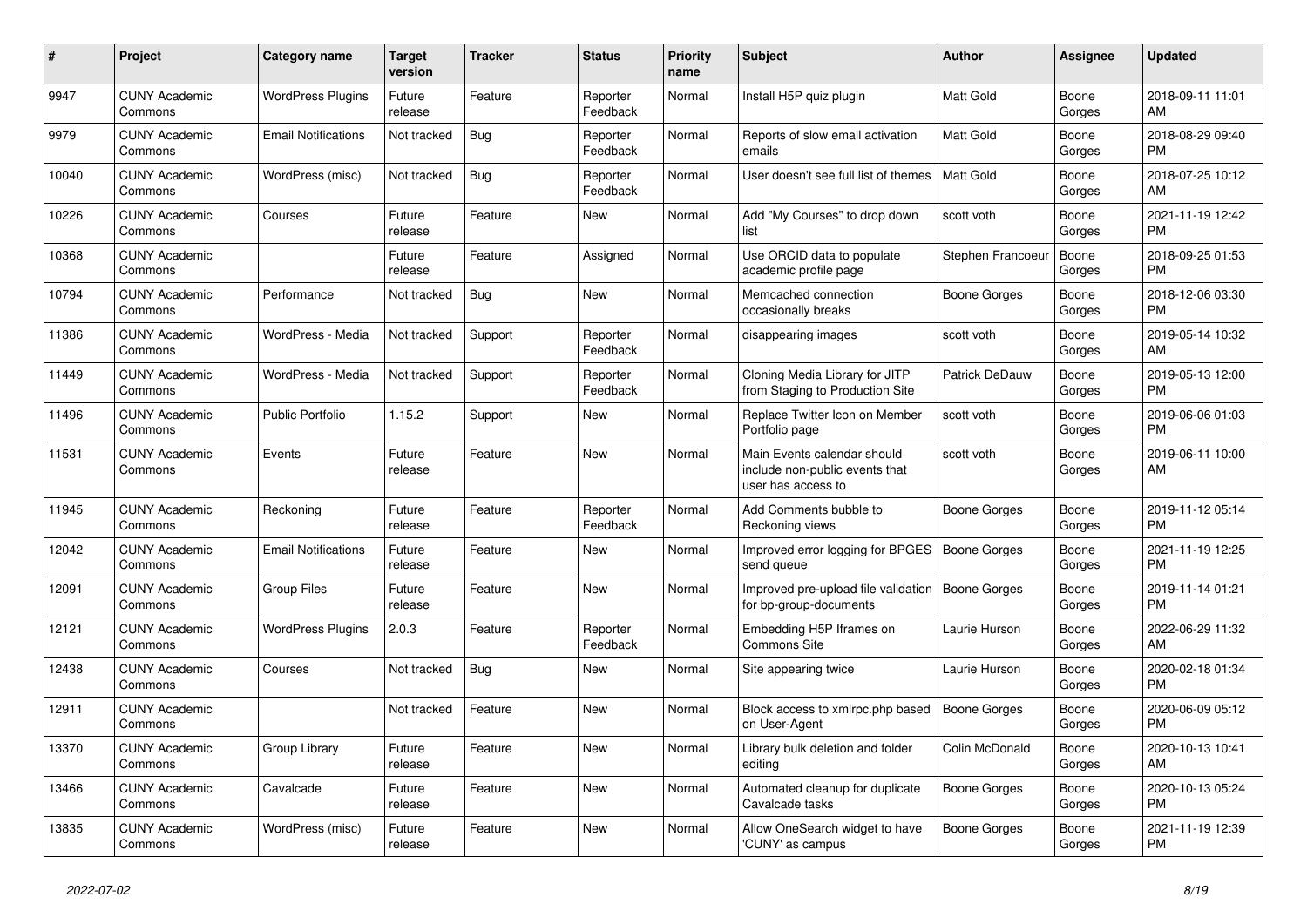| #     | Project                         | <b>Category name</b>       | <b>Target</b><br>version | <b>Tracker</b> | <b>Status</b>        | <b>Priority</b><br>name | <b>Subject</b>                                                                             | Author                  | Assignee        | <b>Updated</b>                |
|-------|---------------------------------|----------------------------|--------------------------|----------------|----------------------|-------------------------|--------------------------------------------------------------------------------------------|-------------------------|-----------------|-------------------------------|
| 13949 | <b>CUNY Academic</b><br>Commons |                            | Not tracked              | Bug            | <b>New</b>           | Normal                  | Continued debugging of runaway<br>MySQL connections                                        | <b>Matt Gold</b>        | Boone<br>Gorges | 2021-09-14 10:42<br>AM        |
| 14113 | <b>CUNY Academic</b><br>Commons | WordPress (misc)           | Future<br>release        | Bug            | Hold                 | Normal                  | Block Editor Not Working on this<br>page - Json error                                      | scott voth              | Boone<br>Gorges | 2021-03-05 11:01<br>AM        |
| 14184 | <b>CUNY Academic</b><br>Commons | <b>Public Portfolio</b>    | Future<br>release        | Feature        | <b>New</b>           | Normal                  | Centralized mechanism for storing<br>Campus affiliations                                   | <b>Boone Gorges</b>     | Boone<br>Gorges | 2022-01-04 11:35<br>AM        |
| 14309 | <b>CUNY Academic</b><br>Commons | Group Library              | Future<br>release        | Feature        | New                  | Normal                  | Better handling of<br>bp_group_document file download<br>attempts when file is not present | Boone Gorges            | Boone<br>Gorges | 2021-11-19 12:28<br><b>PM</b> |
| 14483 | <b>CUNY Academic</b><br>Commons | WordPress - Media          | Not tracked              | Bug            | Reporter<br>Feedback | Normal                  | Wordpress PDF Embed Stopped<br>Working after JITP Media Clone                              | Patrick DeDauw          | Boone<br>Gorges | 2021-05-20 01:51<br>PM.       |
| 14504 | <b>CUNY Academic</b><br>Commons |                            | Not tracked              | Publicity      | Reporter<br>Feedback | Normal                  | Adding showcases to home page<br>menu                                                      | Laurie Hurson           | Boone<br>Gorges | 2022-01-19 03:26<br><b>PM</b> |
| 14908 | <b>CUNY Academic</b><br>Commons | Performance                |                          | <b>Bug</b>     | New                  | Normal                  | Stale object cache on cdev                                                                 | Raymond Hoh             | Boone<br>Gorges | 2021-12-07 09:45<br>AM        |
| 14987 | <b>CUNY Academic</b><br>Commons | <b>WordPress Plugins</b>   | Future<br>release        | Bug            | New                  | Normal                  | Elementor update causes<br>database freeze-up                                              | <b>Boone Gorges</b>     | Boone<br>Gorges | 2021-11-29 12:02<br><b>PM</b> |
| 15210 | <b>CUNY Academic</b><br>Commons | Analytics                  | Not tracked              | Design/UX      | <b>New</b>           | Normal                  | Google Analytics improvements                                                              | Colin McDonald          | Boone<br>Gorges | 2022-05-24 10:47<br>AM        |
| 15242 | <b>CUNY Academic</b><br>Commons | Performance                | Not tracked              | <b>Bug</b>     | Reporter<br>Feedback | Normal                  | Slugist site                                                                               | Raffi<br>Khatchadourian | Boone<br>Gorges | 2022-02-07 11:14<br>AM        |
| 15604 | <b>CUNY Academic</b><br>Commons | <b>Email Notifications</b> | Future<br>release        | Feature        | Assigned             | Normal                  | Restructure Commons Group<br><b>Digest Email Messages</b>                                  | <b>Matt Gold</b>        | Boone<br>Gorges | 2022-05-26 10:45<br>AM        |
| 15767 | <b>CUNY Academic</b><br>Commons | WordPress (misc)           |                          | Support        | New                  | Normal                  | Site loading slowly                                                                        | scott voth              | Boone<br>Gorges | 2022-04-04 08:56<br><b>PM</b> |
| 15883 | <b>CUNY Academic</b><br>Commons |                            | 2.1.0                    | Feature        | <b>New</b>           | Normal                  | Release BPGES update                                                                       | Boone Gorges            | Boone<br>Gorges | 2022-05-26 10:39<br>AM        |
| 16092 | <b>CUNY Academic</b><br>Commons |                            | Future<br>release        | Feature        | Hold                 | Normal                  | Don't show main site in Site<br>search results                                             | <b>Boone Gorges</b>     | Boone<br>Gorges | 2022-05-17 03:12<br><b>PM</b> |
| 16199 | <b>CUNY Academic</b><br>Commons | <b>Directories</b>         | 2.0.3                    | Bug            | New                  | Normal                  | Removed "Semester" Filter from<br><b>Courses Directory</b>                                 | Laurie Hurson           | Boone<br>Gorges | 2022-06-29 11:32<br>AM        |
| 16307 | <b>CUNY Academic</b><br>Commons |                            |                          | Bug            | New                  | Normal                  | Add brief messaging to<br>accept/decline group membership<br>requests                      | <b>Matt Gold</b>        | Boone<br>Gorges | 2022-06-27 06:13<br><b>PM</b> |
| 58    | <b>CUNY Academic</b><br>Commons | BuddyPress (misc)          | Future<br>release        | Feature        | Assigned             | Low                     | Make member search sortable by<br>last name                                                | Roberta Brody           | Boone<br>Gorges | 2010-08-26 02:38<br>PM        |
| 519   | <b>CUNY Academic</b><br>Commons | <b>BuddyPress Docs</b>     | Future<br>release        | Feature        | Assigned             | Low                     | TOC for individual docs - for new<br>BP "wiki-like" plugin                                 | scott voth              | Boone<br>Gorges | 2015-11-09 05:54<br><b>PM</b> |
| 1165  | <b>CUNY Academic</b><br>Commons | <b>Email Invitations</b>   | Future<br>release        | Feature        | Assigned             | Low                     | Allow saved lists of invitees under<br>Send Invites                                        | <b>Boone Gorges</b>     | Boone<br>Gorges | 2015-11-09 06:03<br>PM        |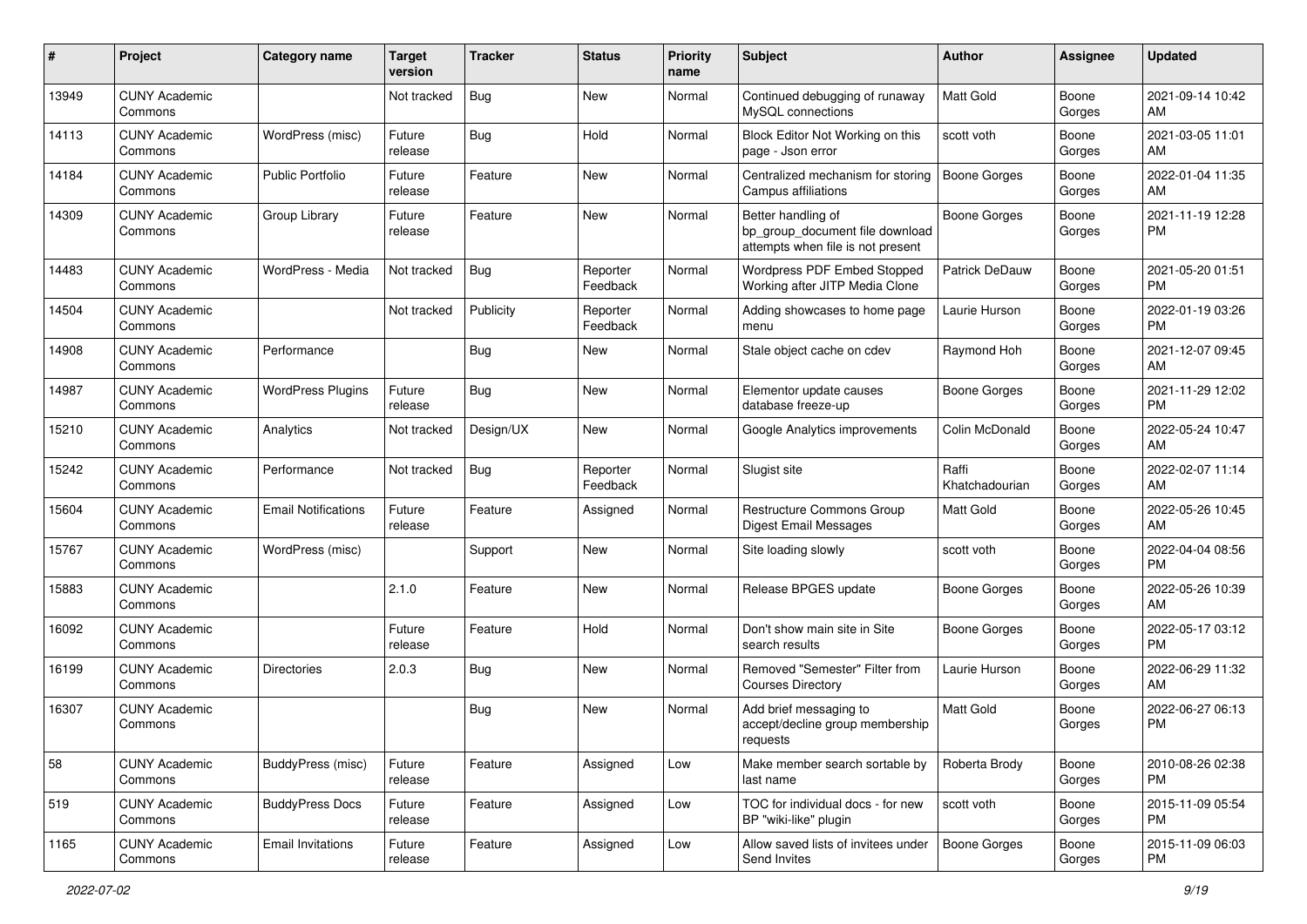| #    | Project                         | <b>Category name</b>     | Target<br>version | <b>Tracker</b> | <b>Status</b>        | <b>Priority</b><br>name | <b>Subject</b>                                                                                  | <b>Author</b>       | Assignee           | <b>Updated</b>                |
|------|---------------------------------|--------------------------|-------------------|----------------|----------------------|-------------------------|-------------------------------------------------------------------------------------------------|---------------------|--------------------|-------------------------------|
| 1166 | <b>CUNY Academic</b><br>Commons | <b>Email Invitations</b> | Future<br>release | Feature        | New                  | Low                     | Better organizational tools for Sent   Boone Gorges<br>Invites                                  |                     | Boone<br>Gorges    | 2015-11-09 06:02<br><b>PM</b> |
| 1167 | <b>CUNY Academic</b><br>Commons | <b>Email Invitations</b> | Future<br>release | Feature        | <b>New</b>           | Low                     | Allow email invitations to be resent   Boone Gorges                                             |                     | Boone<br>Gorges    | 2015-11-12 12:53<br>AM        |
| 1417 | <b>CUNY Academic</b><br>Commons | <b>BuddyPress Docs</b>   | Future<br>release | Feature        | Assigned             | Low                     | Bulk actions for BuddyPress Docs                                                                | Boone Gorges        | Boone<br>Gorges    | 2016-10-17 10:41<br><b>PM</b> |
| 1562 | <b>CUNY Academic</b><br>Commons | <b>WordPress Plugins</b> | Future<br>release | Feature        | Assigned             | Low                     | Play with NYT Collaborative<br><b>Authoring Tool</b>                                            | Matt Gold           | Boone<br>Gorges    | 2015-01-05 08:47<br><b>PM</b> |
| 2013 | <b>CUNY Academic</b><br>Commons | <b>Public Portfolio</b>  | Future<br>release | Feature        | Assigned             | Low                     | Have Profile Privacy Options show   Matt Gold<br>up only for filled-in fields                   |                     | Boone<br>Gorges    | 2015-11-09 06:09<br><b>PM</b> |
| 2223 | <b>CUNY Academic</b><br>Commons | <b>WordPress Plugins</b> | Future<br>release | Feature        | Assigned             | Low                     | Add Participad to the CUNY<br>Academic Commons                                                  | Matt Gold           | Boone<br>Gorges    | 2014-09-17 10:03<br><b>PM</b> |
| 2325 | <b>CUNY Academic</b><br>Commons | BuddyPress (misc)        | Future<br>release | Feature        | Assigned             | Low                     | Profile should have separate fields<br>for first/last names                                     | local admin         | Boone<br>Gorges    | 2015-11-09 06:09<br><b>PM</b> |
| 2610 | <b>CUNY Academic</b><br>Commons | Group Invitations        | Future<br>release | Feature        | Assigned             | Low                     | Request: Custom invitation<br>message to group invites                                          | local admin         | Boone<br>Gorges    | 2015-11-09 06:13<br><b>PM</b> |
| 2618 | <b>NYCDH Community</b><br>Site  |                          |                   | Bug            | Assigned             | Low                     | Mark blogs as spam when created<br>by users marked as spam                                      | Matt Gold           | Boone<br>Gorges    | 2013-06-09 11:38<br><b>PM</b> |
| 3048 | <b>CUNY Academic</b><br>Commons | <b>Public Portfolio</b>  | Future<br>release | Feature        | New                  | Low                     | Images for rich text profile fields                                                             | <b>Boone Gorges</b> | Boone<br>Gorges    | 2014-02-19 12:56<br><b>PM</b> |
| 3080 | <b>CUNY Academic</b><br>Commons | <b>Group Files</b>       | Future<br>release | Feature        | Assigned             | Low                     | Create a system to keep track of<br>file changes                                                | Matt Gold           | Boone<br>Gorges    | 2014-02-26 10:04<br><b>PM</b> |
| 3615 | <b>CUNY Academic</b><br>Commons | Redmine                  | Not tracked       | Feature        | New                  | Low                     | Create Redmine issues via email                                                                 | Dominic Giglio      | Boone<br>Gorges    | 2017-11-16 11:36<br>AM        |
| 5052 | <b>CUNY Academic</b><br>Commons | Social Paper             | Future<br>release | Feature        | New                  | Low                     | Sentence by sentence or line by<br>line comments (SP suggestion #3)                             | Marilyn Weber       | Boone<br>Gorges    | 2016-02-11 10:24<br><b>PM</b> |
| 6389 | <b>CUNY Academic</b><br>Commons | <b>BuddyPress Docs</b>   | Future<br>release | Feature        | <b>New</b>           | Low                     | Make Discussion Area Visible<br>When Editing a Doc                                              | Luke Waltzer        | Boone<br>Gorges    | 2016-10-21 04:16<br><b>PM</b> |
| 8675 | <b>CUNY Academic</b><br>Commons | <b>User Onboarding</b>   | Future<br>release | <b>Bug</b>     | Reporter<br>Feedback | Low                     | Add new User search screen calls<br>for the input of email address but<br>doesn't work with one | Paul Hebert         | Boone<br>Gorges    | 2017-10-11 11:17<br>AM        |
| 365  | <b>CUNY Academic</b><br>Commons | WordPress (misc)         | Future<br>release | Feature        | Assigned             | Normal                  | <b>Create Mouseover Tooltips</b><br>throughout Site                                             | Matt Gold           | Chris Stein        | 2015-11-09 06:18<br><b>PM</b> |
| 860  | <b>CUNY Academic</b><br>Commons | Design                   | Future<br>release | Design/UX      | Assigned             | Normal                  | <b>Standardize Button Treatment</b><br><b>Across the Commons</b>                                | Chris Stein         | Chris Stein        | 2014-05-01 09:45<br>AM        |
| 1544 | <b>CUNY Academic</b><br>Commons | Groups (misc)            | Future<br>release | Feature        | Reporter<br>Feedback | Normal                  | Group Filtering and Sorting                                                                     | <b>Matt Gold</b>    | Chris Stein        | 2019-03-01 02:25<br><b>PM</b> |
| 2754 | <b>CUNY Academic</b><br>Commons | Design                   | Future<br>release | Feature        | Assigned             | Normal                  | Determine strategy for CAC logo<br>handling in top header                                       | Micki Kaufman       | <b>Chris Stein</b> | 2015-01-05 08:53<br><b>PM</b> |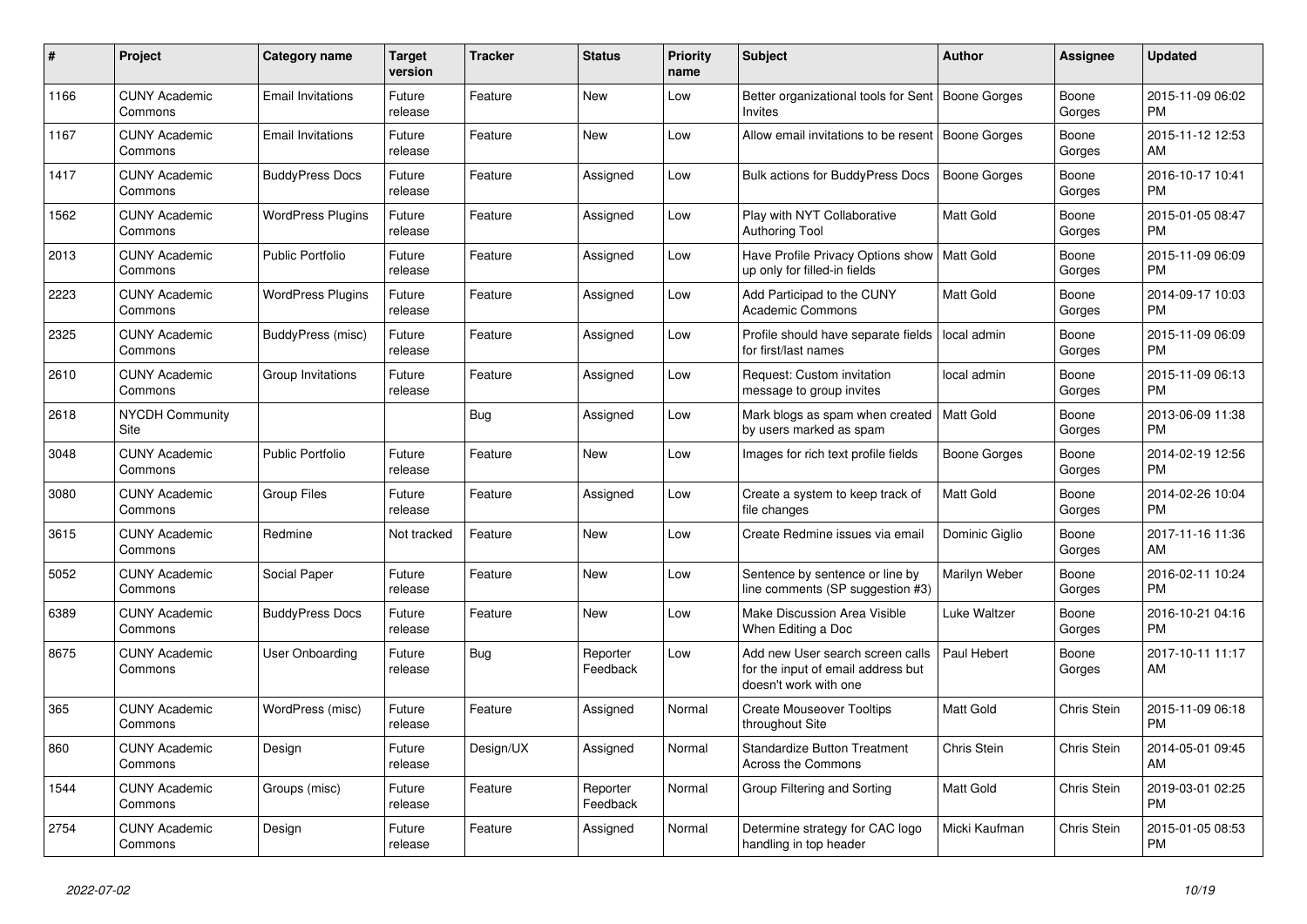| #     | Project                                                                 | Category name            | <b>Target</b><br>version | <b>Tracker</b> | <b>Status</b> | <b>Priority</b><br>name | <b>Subject</b>                                                      | <b>Author</b>    | Assignee            | <b>Updated</b>                |
|-------|-------------------------------------------------------------------------|--------------------------|--------------------------|----------------|---------------|-------------------------|---------------------------------------------------------------------|------------------|---------------------|-------------------------------|
| 2832  | <b>CUNY Academic</b><br>Commons                                         | <b>Public Portfolio</b>  | Future<br>release        | Feature        | Assigned      | Normal                  | Improve interface for (not)<br>auto-linking profile fields          | Boone Gorges     | Chris Stein         | 2015-01-05 08:52<br><b>PM</b> |
| 2881  | <b>CUNY Academic</b><br>Commons                                         | <b>Public Portfolio</b>  | Future<br>release        | Feature        | Assigned      | Normal                  | Redesign the UX for Profiles                                        | Chris Stein      | Chris Stein         | 2016-10-13 12:45<br><b>PM</b> |
| 3059  | <b>CUNY Academic</b><br>Commons                                         | Group Forums             | Future<br>release        | Design/UX      | New           | Normal                  | Forum Post Permissable Content<br><b>Explanatory Text</b>           | Chris Stein      | Chris Stein         | 2015-04-02 11:27<br>AM        |
| 3330  | <b>CUNY Academic</b><br>Commons                                         | My Commons               | Future<br>release        | Feature        | Assigned      | Normal                  | "Commons Information" tool                                          | Boone Gorges     | Chris Stein         | 2014-09-22 08:46<br><b>PM</b> |
| 3770  | <b>CUNY Academic</b><br>Commons                                         | <b>Public Portfolio</b>  | Future<br>release        | Feature        | Assigned      | Normal                  | Improve Layout/Formatting of<br>Positions Area on Public Portfolios | Matt Gold        | Chris Stein         | 2015-04-01 09:17<br><b>PM</b> |
| 5827  | <b>CUNY Academic</b><br>Commons                                         | <b>Public Portfolio</b>  | Future<br>release        | Bug            | Assigned      | Normal                  | Academic Interests square bracket<br>links not working              | scott voth       | Chris Stein         | 2016-08-11 11:59<br><b>PM</b> |
| 9028  | <b>CUNY Academic</b><br>Commons                                         | Onboarding               | Future<br>release        | Feature        | Assigned      | Normal                  | suggest groups to new members<br>during the registration process    | <b>Matt Gold</b> | Chris Stein         | 2018-10-24 12:34<br><b>PM</b> |
| 10354 | <b>CUNY Academic</b><br>Commons                                         | <b>Public Portfolio</b>  | Future<br>release        | Feature        | New           | Normal                  | Opt out of Having a Profile Page                                    | scott voth       | Chris Stein         | 2020-05-12 10:43<br>AM        |
| 3354  | <b>CUNY Academic</b><br>Commons                                         | Group Files              | Future<br>release        | Feature        | Assigned      | Low                     | Allow Group Download of Multiple<br><b>Selected Files</b>           | <b>Matt Gold</b> | Chris Stein         | 2014-08-01 08:50<br>AM        |
| 8078  | <b>CUNY Academic</b><br>Commons                                         | <b>WordPress Plugins</b> | Future<br>release        | System Upgrade | Assigned      | Normal                  | <b>CommentPress Updates</b>                                         | Margaret Galvan  | Christian<br>Wach   | 2017-05-08 03:49<br><b>PM</b> |
| 13199 | <b>CUNY Academic</b><br>Commons                                         | Group Forums             | Future<br>release        | Feature        | New           | Normal                  | Favoring Groups over bbPress<br>plugin                              | Colin McDonald   | Colin<br>McDonald   | 2021-11-19 12:28<br><b>PM</b> |
| 4438  | <b>CUNY Academic</b><br>Commons                                         | Events                   | Future<br>release        | Bug            | Assigned      | Normal                  | Events Calendar - Export<br><b>Recurring Events</b>                 | scott voth       | Daniel Jones        | 2016-05-23 04:25<br><b>PM</b> |
| 5268  | <b>CUNY Academic</b><br>Commons                                         | Group Forums             | Future<br>release        | Bug            | Assigned      | Normal                  | Long-time to post to multiple<br>groups                             | Luke Waltzer     | Daniel Jones        | 2016-09-07 06:31<br><b>PM</b> |
| 412   | <b>CUNY Academic</b><br>Commons                                         | <b>WordPress Themes</b>  | Future<br>release        | Feature        | Assigned      | Normal                  | <b>Featured Themes</b>                                              | <b>Matt Gold</b> | Dominic<br>Giglio   | 2015-01-05 08:44<br><b>PM</b> |
| 2167  | <b>CUNY Academic</b><br>Commons                                         | WordPress (misc)         | Future<br>release        | Bug            | Assigned      | Normal                  | CAC-Livestream Plugin Issues                                        | Michael Smith    | Dominic<br>Giglio   | 2015-01-02 03:06<br><b>PM</b> |
| 940   | <b>CUNY Academic</b><br>Commons                                         | Redmine                  | Future<br>release        | Feature        | Assigned      | Low                     | Communication with users after<br>releases                          | <b>Matt Gold</b> | Dominic<br>Giglio   | 2012-09-09 04:36<br><b>PM</b> |
| 1983  | <b>CUNY Academic</b><br>Commons                                         | Home Page                | Future<br>release        | Feature        | Assigned      | Low                     | Media Library integration with<br>Featured Content plugin           | Boone Gorges     | Dominic<br>Giglio   | 2014-03-17 10:34<br>AM        |
| 12062 | AD/O365 Transition<br>from NonMatric to<br><b>Matriculated Students</b> |                          |                          | Feature        | In Progress   | Normal                  | create solution and console<br>project                              | Emilio Rodriguez | Emilio<br>Rodriguez | 2019-11-12 03:56<br><b>PM</b> |
| 9835  | <b>CUNY Academic</b><br>Commons                                         | Group Forums             | Future<br>release        | Bug            | Assigned      | Normal                  | add a "like" function?                                              | Marilyn Weber    | <b>Erik Trainer</b> | 2018-06-05 01:49<br><b>PM</b> |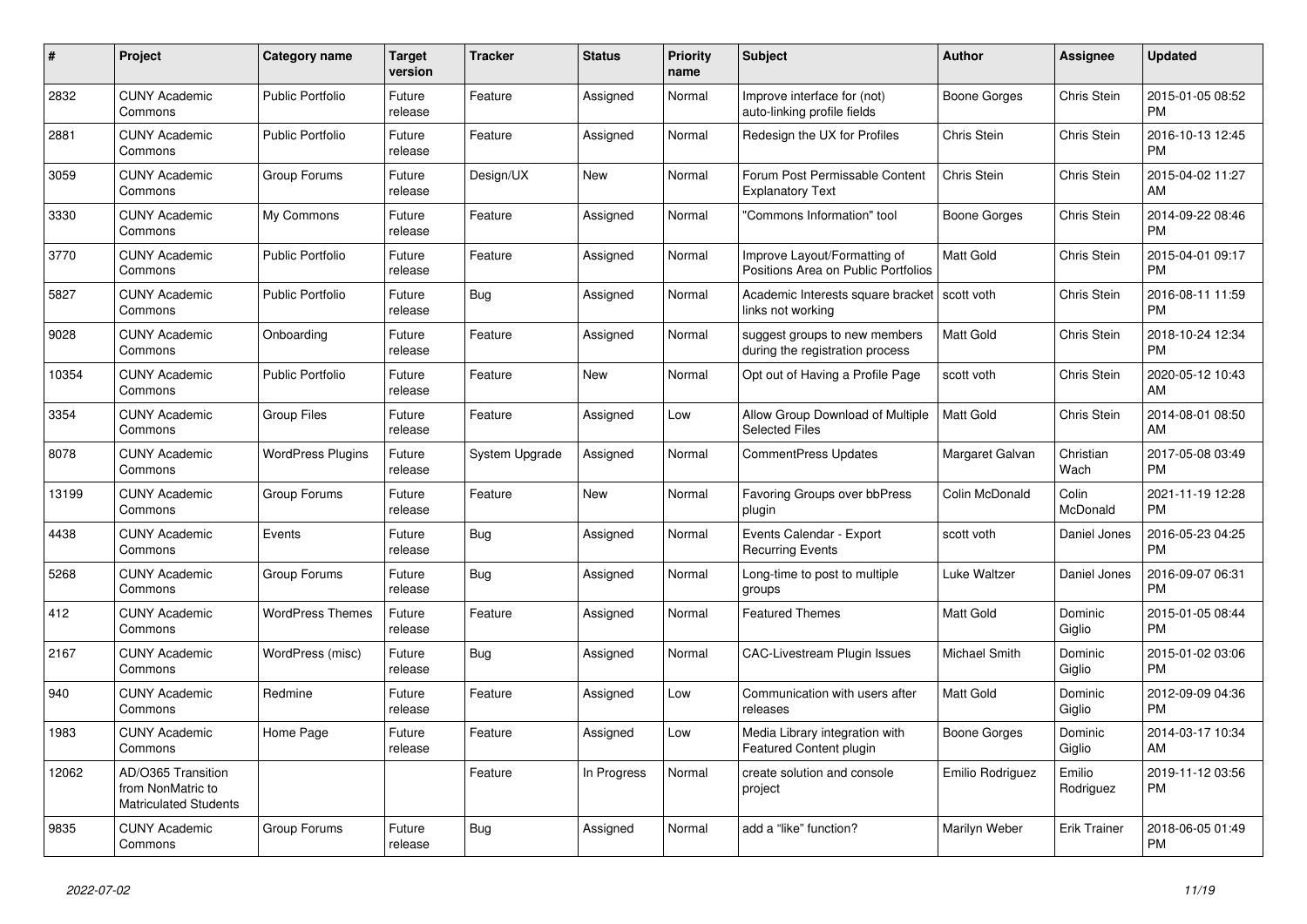| #     | Project                         | <b>Category name</b>           | <b>Target</b><br>version | <b>Tracker</b> | <b>Status</b>        | <b>Priority</b><br>name | <b>Subject</b>                                                                        | <b>Author</b>           | <b>Assignee</b>    | <b>Updated</b>                |
|-------|---------------------------------|--------------------------------|--------------------------|----------------|----------------------|-------------------------|---------------------------------------------------------------------------------------|-------------------------|--------------------|-------------------------------|
| 13331 | <b>CUNY Academic</b><br>Commons | Site cloning                   | Future<br>release        | Bug            | <b>New</b>           | Normal                  | Combine Site Template and Clone<br>operations                                         | Boone Gorges            | Jeremy Felt        | 2021-11-19 12:39<br><b>PM</b> |
| 13891 | <b>CUNY Academic</b><br>Commons | Internal Tools and<br>Workflow | 2.1.0                    | Feature        | New                  | Normal                  | Migrate automated linting to<br>GitHub Actions                                        | Boone Gorges            | Jeremy Felt        | 2022-06-29 11:13<br>AM.       |
| 15194 | <b>CUNY Academic</b><br>Commons | Internal Tools and<br>Workflow | 2.1.0                    | Feature        | New                  | Normal                  | PHPCS sniff for un-restored<br>switch_to_blog() calls                                 | Boone Gorges            | Jeremy Felt        | 2022-05-26 10:45<br>AM        |
| 8666  | <b>CUNY Academic</b><br>Commons | Teaching                       | Not tracked              | Documentation  | Assigned             | Normal                  | Create Teaching on the Commons<br>Resource Page                                       | Matt Gold               | Laurie Hurson      | 2019-09-23 03:16<br><b>PM</b> |
| 11517 | <b>CUNY Academic</b><br>Commons |                                | Not tracked              | Feature        | Assigned             | Normal                  | wp-accessibility plugin should not<br>strip 'target=" blank" by default               | Boone Gorges            | Laurie Hurson      | 2019-09-24 09:57<br>AM        |
| 11879 | <b>CUNY Academic</b><br>Commons |                                | Not tracked              | Bug            | New                  | Normal                  | Hypothesis comments appearing<br>on multiple, different pdfs across<br>blogs          | Laurie Hurson           | Laurie Hurson      | 2019-09-19 02:39<br><b>PM</b> |
| 12446 | <b>CUNY Academic</b><br>Commons | Groups (misc)                  | Future<br>release        | Feature        | Reporter<br>Feedback | Normal                  | Toggle default site to group forum<br>posting                                         | Laurie Hurson           | Laurie Hurson      | 2020-03-10 11:57<br>AM        |
| 14475 | <b>CUNY Academic</b><br>Commons |                                | Not tracked              | Publicity      | New                  | Normal                  | OER Showcase Page                                                                     | Laurie Hurson           | Laurie Hurson      | 2021-09-14 10:46<br>AM        |
| 2666  | <b>CUNY Academic</b><br>Commons | About page                     | Not tracked              | Documentation  | Assigned             | Normal                  | <b>Update About Text</b>                                                              | Chris Stein             | Luke Waltzer       | 2016-03-04 11:19<br>AM.       |
| 5955  | <b>CUNY Academic</b><br>Commons | Outreach                       | Future<br>release        | Feature        | Assigned             | Normal                  | Create auto-newsletter for<br>commons members                                         | <b>Matt Gold</b>        | Luke Waltzer       | 2016-08-30 10:34<br>AM        |
| 6078  | <b>CUNY Academic</b><br>Commons | Blogs (BuddyPress)             | Future<br>release        | Feature        | <b>New</b>           | Normal                  | <b>Explore Adding Network Blog</b><br>Metadata Plugin                                 | Luke Waltzer            | Luke Waltzer       | 2016-10-11 10:29<br><b>PM</b> |
| 6298  | <b>CUNY Academic</b><br>Commons | User Experience                | Not tracked              | Design/UX      | Assigned             | Normal                  | Examine data from survey                                                              | <b>Matt Gold</b>        | Margaret<br>Galvan | 2016-10-14 12:16<br><b>PM</b> |
| 7828  | <b>CUNY Academic</b><br>Commons |                                | Not tracked              | Feature        | Assigned             | Normal                  | Theme Assessment 2017                                                                 | Margaret Galvan         | Margaret<br>Galvan | 2017-05-02 10:41<br><b>PM</b> |
| 8211  | <b>CUNY Academic</b><br>Commons | <b>WordPress Themes</b>        | Future<br>release        | Feature        | New                  | Normal                  | Theme Suggestions: Material<br>Design-Inspired Themes                                 | Margaret Galvan         | Margaret<br>Galvan | 2017-08-07 02:48<br><b>PM</b> |
| 12392 | <b>CUNY Academic</b><br>Commons | Help/Codex                     | Not tracked              | Documentation  | New                  | Normal                  | Updates to Common Commons<br>Questions on Help Page                                   | scott voth              | Margaret<br>Galvan | 2020-02-11 10:53<br>AM.       |
| 3509  | <b>CUNY Academic</b><br>Commons | Publicity                      | 1.7                      | Publicity      | New                  | Normal                  | Create 1.7 digital signage imagery                                                    | Micki Kaufman           | Marilyn<br>Weber   | 2014-10-01 12:40<br>PM        |
| 8837  | <b>CUNY Academic</b><br>Commons |                                | Not tracked              | Feature        | Assigned             | Normal                  | Create a form to request info from<br>people requesting premium<br>themes and plugins | Matt Gold               | Marilyn<br>Weber   | 2017-11-14 03:35<br><b>PM</b> |
| 9420  | <b>CUNY Academic</b><br>Commons | cuny.is                        | Not tracked              | Feature        | New                  | Normal                  | Request for http://cuny.is/streams                                                    | Raffi<br>Khatchadourian | Marilyn<br>Weber   | 2018-04-02 10:08<br>AM        |
| 12382 | <b>CUNY Academic</b><br>Commons | Membership                     | Not tracked              | Support        | New                  | Normal                  | Email request change                                                                  | Marilyn Weber           | Marilyn<br>Weber   | 2020-02-06 12:56<br><b>PM</b> |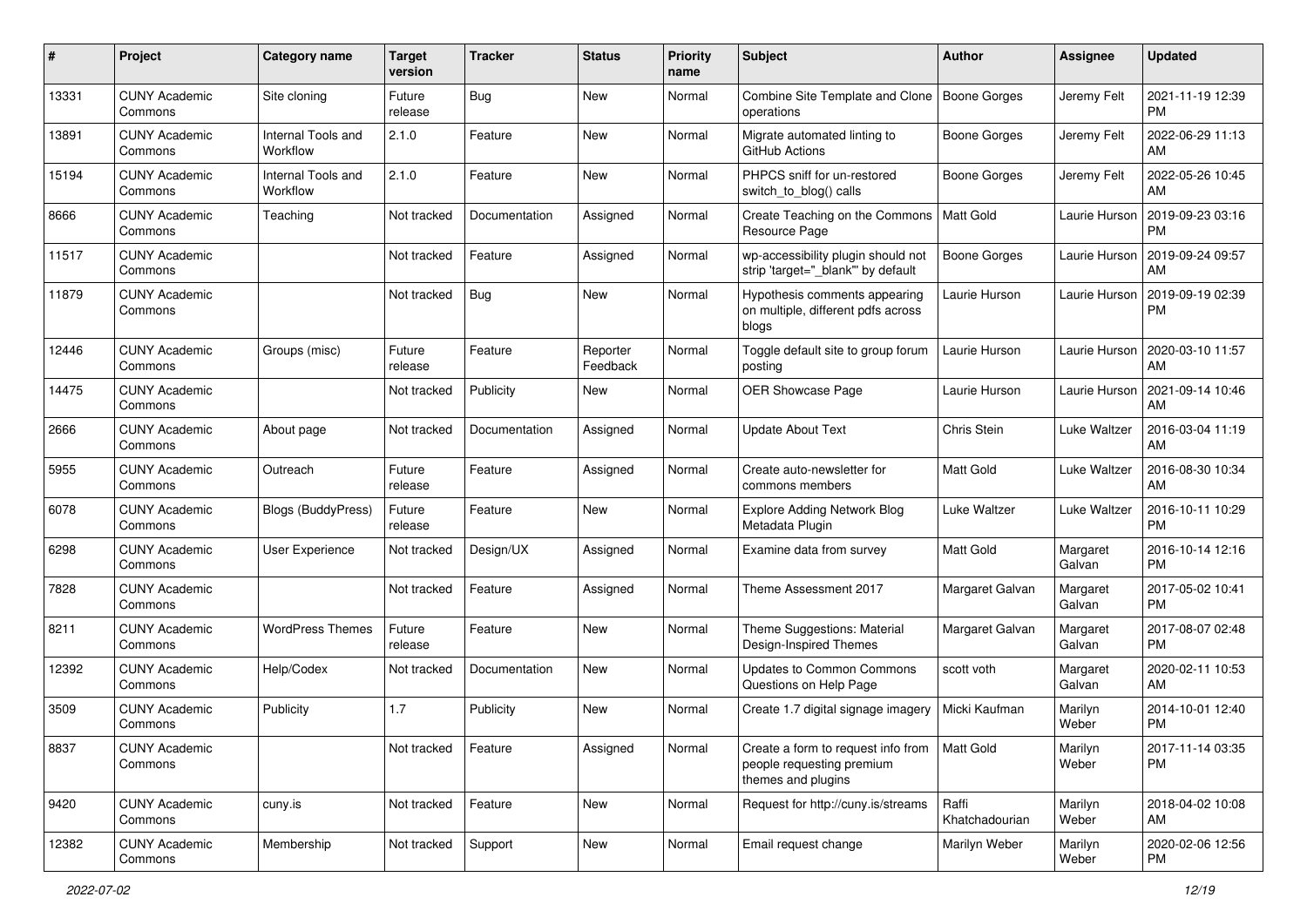| $\#$  | Project                         | <b>Category name</b>     | Target<br>version | <b>Tracker</b> | <b>Status</b>        | Priority<br>name | <b>Subject</b>                                            | <b>Author</b>           | <b>Assignee</b>  | <b>Updated</b>                |
|-------|---------------------------------|--------------------------|-------------------|----------------|----------------------|------------------|-----------------------------------------------------------|-------------------------|------------------|-------------------------------|
| 370   | <b>CUNY Academic</b><br>Commons | Registration             | Future<br>release | Feature        | Assigned             | High             | <b>Guest Accounts</b>                                     | <b>Matt Gold</b>        | Matt Gold        | 2015-04-09 09:33<br><b>PM</b> |
| 2175  | <b>CUNY Academic</b><br>Commons | WordPress (misc)         | Not tracked       | Support        | Assigned             | Normal           | Subscibe 2 vs. Jetpack<br>subscription options            | local admin             | Matt Gold        | 2016-01-26 04:58<br><b>PM</b> |
| 2573  | <b>NYCDH Community</b><br>Site  |                          |                   | Feature        | Reporter<br>Feedback | Normal           | Add dh nyc twitter list feed to site                      | Mark Newton             | Matt Gold        | 2013-05-16 11:42<br><b>PM</b> |
| 3657  | <b>CUNY Academic</b><br>Commons | WordPress (misc)         | Not tracked       | Feature        | <b>New</b>           | Normal           | Create alert for GC email<br>addresses                    | <b>Matt Gold</b>        | Matt Gold        | 2016-04-14 11:29<br><b>PM</b> |
| 3691  | <b>CUNY Academic</b><br>Commons | <b>WordPress Plugins</b> | Future<br>release | Bug            | <b>New</b>           | Normal           | <b>WPMU Domain Mapping</b><br>Debugging on cdev           | Raymond Hoh             | Matt Gold        | 2014-12-12 09:04<br>AM        |
| 4225  | <b>CUNY Academic</b><br>Commons | DiRT Integration         | Future<br>release | Design/UX      | <b>New</b>           | Normal           | Add information to DIRT page (in<br>Create a Group)       | Samantha Raddatz        | <b>Matt Gold</b> | 2015-06-26 03:14<br><b>PM</b> |
| 4972  | <b>CUNY Academic</b><br>Commons | Analytics                | Not tracked       | Bug            | <b>New</b>           | Normal           | <b>Newsletter Analytics</b>                               | Stephen Real            | Matt Gold        | 2015-12-09 12:54<br><b>PM</b> |
| 8607  | <b>CUNY Academic</b><br>Commons |                          | Not tracked       | Support        | <b>New</b>           | Normal           | Paypal?                                                   | Marilyn Weber           | Matt Gold        | 2018-05-15 01:37<br><b>PM</b> |
| 8898  | <b>CUNY Academic</b><br>Commons | Social Paper             | Not tracked       | Feature        | Assigned             | Normal           | Usage data on docs and social<br>paper                    | <b>Matt Gold</b>        | Matt Gold        | 2017-11-16 11:32<br>AM        |
| 9015  | <b>CUNY Academic</b><br>Commons | Groups (misc)            | Not tracked       | Outreach       | Assigned             | Normal           | Email group admins the email<br>addresses of their groups | <b>Matt Gold</b>        | Matt Gold        | 2018-01-02 09:54<br>AM        |
| 10839 | <b>CUNY Academic</b><br>Commons | About page               | Not tracked       | Support        | New                  | Normal           | <b>Mission Statement Needs</b><br>Revision                | scott voth              | Matt Gold        | 2018-12-26 10:58<br>AM        |
| 11493 | <b>CUNY Academic</b><br>Commons | Domain Mapping           | Not tracked       | Support        | Reporter<br>Feedback | Normal           | Domain Mapping Request - Talia<br>Schaffer                | scott voth              | Matt Gold        | 2019-08-06 08:39<br>AM        |
| 11545 | <b>CUNY Academic</b><br>Commons | <b>WordPress Plugins</b> | Not tracked       | Support        | New                  | Normal           | <b>Twitter searches in WordPress</b>                      | Gina Cherry             | Matt Gold        | 2019-09-23 01:03<br><b>PM</b> |
| 12484 | <b>CUNY Academic</b><br>Commons |                          | Not tracked       | Support        | Reporter<br>Feedback | Normal           | Sign up Code for COIL Course<br>starting in March         | Laurie Hurson           | Matt Gold        | 2020-03-02 02:26<br><b>PM</b> |
| 8498  | <b>CUNY Academic</b><br>Commons | <b>WordPress Plugins</b> | Future<br>release | Feature        | New                  | Low              | <b>Gravity Forms Email Users</b>                          | Raffi<br>Khatchadourian | Matt Gold        | 2017-10-13 12:58<br><b>PM</b> |
| 8902  | <b>CUNY Academic</b><br>Commons | Design                   | Not tracked       | Feature        | Assigned             | Normal           | Report back on research on<br><b>BuddyPress themes</b>    | Matt Gold               | Michael Smith    | 2017-11-10 12:31<br><b>PM</b> |
| 3506  | <b>CUNY Academic</b><br>Commons | Publicity                | 1.7               | Publicity      | New                  | Normal           | Prepare 1.7 email messaging                               | Micki Kaufman           | Micki<br>Kaufman | 2014-10-01 12:36<br><b>PM</b> |
| 7624  | <b>CUNY Academic</b><br>Commons | BuddyPress (misc)        | Future<br>release | Design/UX      | New                  | Normal           | <b>BP</b> Notifications                                   | Luke Waltzer            | Paige Dupont     | 2017-02-08 10:43<br><b>PM</b> |
| 6392  | <b>CUNY Academic</b><br>Commons | Group Forums             | Future<br>release | Design/UX      | Assigned             | Low              | Composition/Preview Panes in<br>Forum Posts               | Luke Waltzer            | Paige Dupont     | 2016-10-21 04:26<br><b>PM</b> |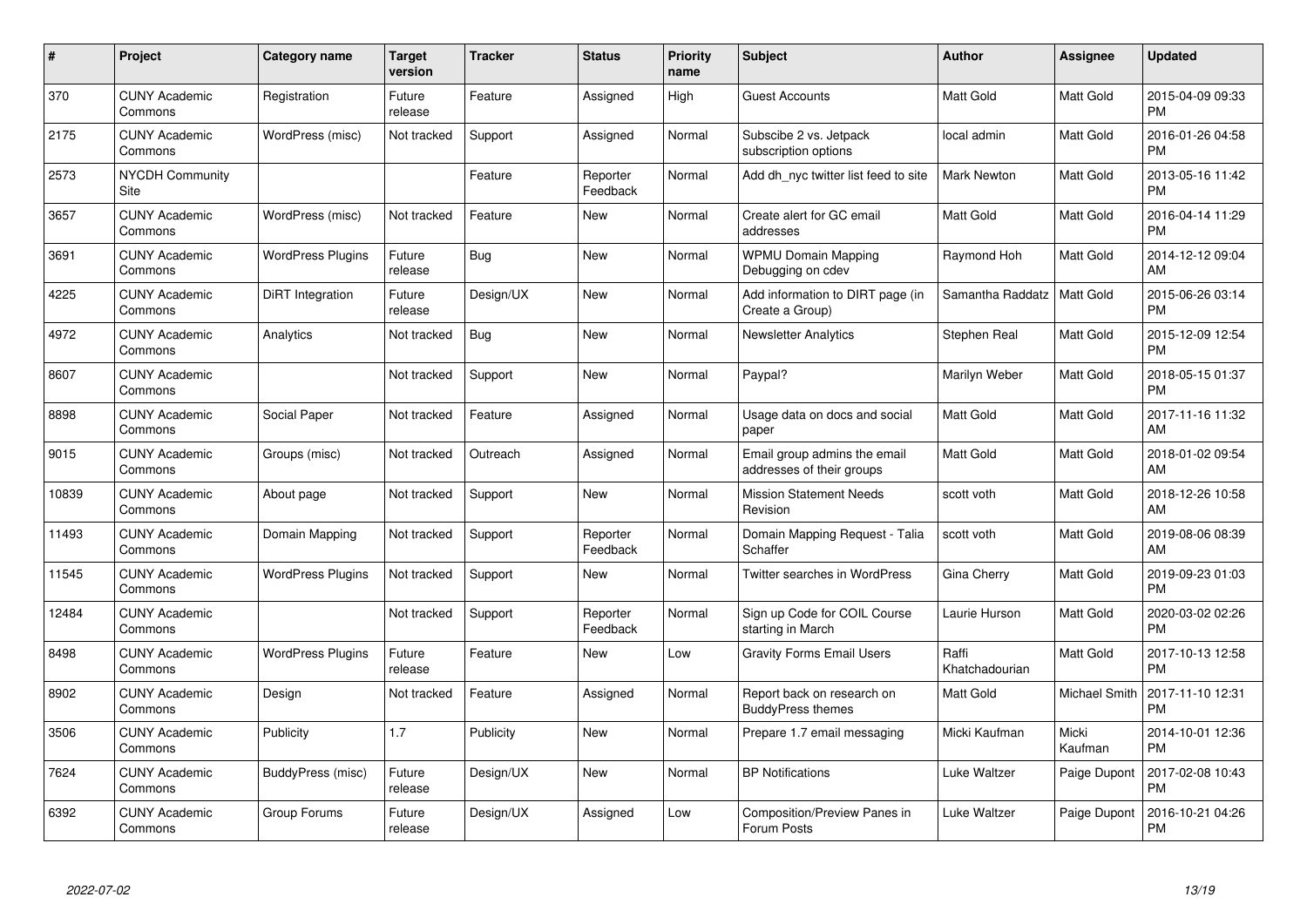| #     | Project                         | <b>Category name</b>      | <b>Target</b><br>version | <b>Tracker</b> | <b>Status</b>        | <b>Priority</b><br>name | <b>Subject</b>                                                                       | <b>Author</b>           | <b>Assignee</b>    | <b>Updated</b>                |
|-------|---------------------------------|---------------------------|--------------------------|----------------|----------------------|-------------------------|--------------------------------------------------------------------------------------|-------------------------|--------------------|-------------------------------|
| 11393 | <b>CUNY Academic</b><br>Commons |                           | Not tracked              | Publicity      | New                  | Normal                  | After 1.15 release, ceate a hero<br>slide and post about adding a site<br>to a group | scott voth              | Patrick<br>Sweeney | 2019-05-14 10:32<br>AM        |
| 5691  | <b>CUNY Academic</b><br>Commons | <b>Blogs (BuddyPress)</b> | Future<br>release        | <b>Bug</b>     | Assigned             | High                    | Differing numbers on Sites display                                                   | <b>Matt Gold</b>        | Raymond<br>Hoh     | 2016-06-13 01:37<br><b>PM</b> |
| 6644  | <b>CUNY Academic</b><br>Commons |                           | Not tracked              | <b>Bug</b>     | Reporter<br>Feedback | High                    | White Screen at Login Pge                                                            | Luke Waltzer            | Raymond<br>Hoh     | 2016-11-21 10:34<br><b>PM</b> |
| 13457 | <b>CUNY Academic</b><br>Commons | Group Forums              | 2.0.3                    | Bug            | New                  | High                    | Forum post not sending<br>notifications                                              | Filipa Calado           | Raymond<br>Hoh     | 2022-06-29 11:32<br>AM        |
| 2571  | <b>NYCDH Community</b><br>Site  |                           |                          | Feature        | Assigned             | Normal                  | Add Google custom search box to<br>homepage                                          | <b>Mark Newton</b>      | Raymond<br>Hoh     | 2013-05-18 07:49<br><b>PM</b> |
| 2574  | <b>NYCDH Community</b><br>Site  |                           |                          | Feature        | Assigned             | Normal                  | Add Way to Upload Files to<br>Groups                                                 | <b>Mark Newton</b>      | Raymond<br>Hoh     | 2013-05-18 07:46<br><b>PM</b> |
| 3192  | <b>CUNY Academic</b><br>Commons | Group Forums              | Future<br>release        | Feature        | Assigned             | Normal                  | Customizable forum views for<br>bbPress 2.x group forums                             | Boone Gorges            | Raymond<br>Hoh     | 2015-11-09 12:47<br><b>PM</b> |
| 3369  | <b>CUNY Academic</b><br>Commons | Reply By Email            | Not tracked              | Outreach       | Hold                 | Normal                  | Release reply by email to WP<br>plugin directory                                     | <b>Matt Gold</b>        | Raymond<br>Hoh     | 2016-03-01 12:46<br><b>PM</b> |
| 3492  | <b>CUNY Academic</b><br>Commons | <b>WordPress Themes</b>   | Future<br>release        | Support        | Assigned             | Normal                  | Add CBOX theme to the<br>Commons                                                     | scott voth              | Raymond<br>Hoh     | 2014-10-08 05:55<br><b>PM</b> |
| 3517  | <b>CUNY Academic</b><br>Commons | My Commons                | Future<br>release        | Feature        | Assigned             | Normal                  | Mute/Unmute My Commons<br>updates                                                    | <b>Matt Gold</b>        | Raymond<br>Hoh     | 2015-11-09 01:19<br><b>PM</b> |
| 3536  | <b>CUNY Academic</b><br>Commons | My Commons                | Future<br>release        | Feature        | Assigned             | Normal                  | Infinite Scroll on My Commons<br>page                                                | <b>Matt Gold</b>        | Raymond<br>Hoh     | 2015-04-13 04:42<br><b>PM</b> |
| 3577  | <b>CUNY Academic</b><br>Commons | My Commons                | Future<br>release        | Design/UX      | Assigned             | Normal                  | Replies to items in My Commons                                                       | <b>Matt Gold</b>        | Raymond<br>Hoh     | 2015-04-09 05:19<br><b>PM</b> |
| 3662  | <b>CUNY Academic</b><br>Commons | <b>SEO</b>                | Future<br>release        | Feature        | Assigned             | Normal                  | Duplicate Content/SEO/Google<br>issues                                               | <b>Matt Gold</b>        | Raymond<br>Hoh     | 2015-04-13 04:37<br><b>PM</b> |
| 3939  | <b>CUNY Academic</b><br>Commons | <b>WordPress Plugins</b>  | Future<br>release        | Bug            | Hold                 | Normal                  | Activity stream support for<br>Co-Authors Plus plugin                                | Raymond Hoh             | Raymond<br>Hoh     | 2015-11-09 06:13<br><b>PM</b> |
| 4388  | <b>CUNY Academic</b><br>Commons | WordPress (misc)          | Future<br>release        | Bug            | Assigned             | Normal                  | Repeated request for<br>authentication.                                              | Alice.Lynn<br>McMichael | Raymond<br>Hoh     | 2015-08-11 07:35<br><b>PM</b> |
| 5282  | <b>CUNY Academic</b><br>Commons | Social Paper              | Future<br>release        | <b>Bug</b>     | New                  | Normal                  | Replying via email directs to paper<br>but not individual comment.                   | Marilyn Weber           | Raymond<br>Hoh     | 2016-03-02 01:48<br><b>PM</b> |
| 6671  | <b>CUNY Academic</b><br>Commons | Reply By Email            | Not tracked              | <b>Bug</b>     | Assigned             | Normal                  | "Post too often" RBE error<br>message                                                | <b>Matt Gold</b>        | Raymond<br>Hoh     | 2016-11-11 09:55<br>AM        |
| 6995  | <b>CUNY Academic</b><br>Commons | Home Page                 | Not tracked              | Bug            | Assigned             | Normal                  | member filter on homepage not<br>working                                             | <b>Matt Gold</b>        | Raymond<br>Hoh     | 2016-12-11 09:46<br><b>PM</b> |
| 7115  | <b>CUNY Academic</b><br>Commons | Groups (misc)             | Future<br>release        | Feature        | Reporter<br>Feedback | Normal                  | make licensing info clear during<br>group creation                                   | <b>Matt Gold</b>        | Raymond<br>Hoh     | 2020-12-08 11:32<br>AM        |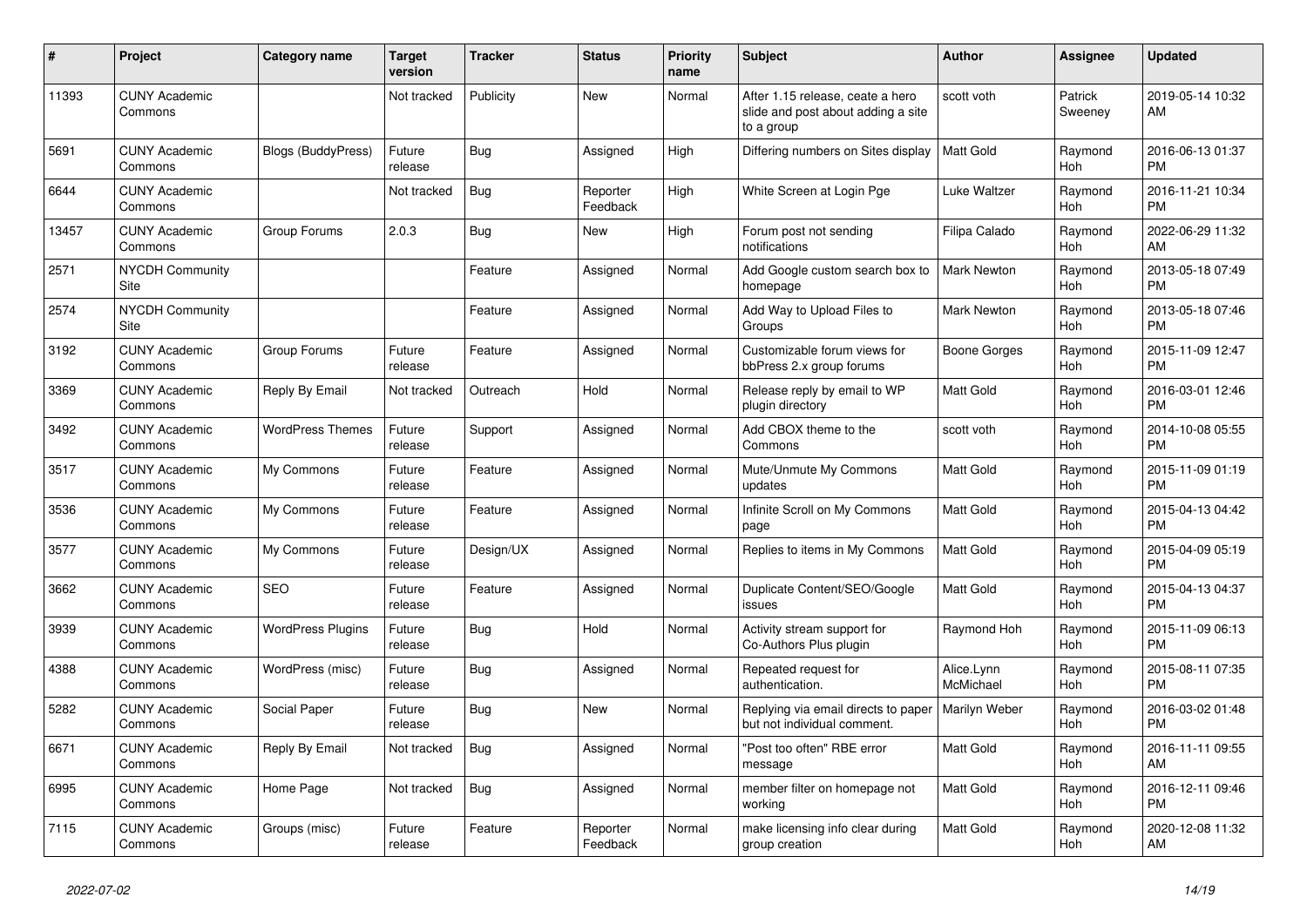| #     | Project                         | <b>Category name</b>     | <b>Target</b><br>version | <b>Tracker</b> | <b>Status</b>        | <b>Priority</b><br>name | <b>Subject</b>                                                  | <b>Author</b>    | <b>Assignee</b> | <b>Updated</b>                |
|-------|---------------------------------|--------------------------|--------------------------|----------------|----------------------|-------------------------|-----------------------------------------------------------------|------------------|-----------------|-------------------------------|
| 7928  | <b>CUNY Academic</b><br>Commons | Group Forums             | Not tracked              | Bug            | <b>New</b>           | Normal                  | Duplicate Forum post                                            | Luke Waltzer     | Raymond<br>Hoh  | 2017-04-11 09:27<br><b>PM</b> |
| 8976  | <b>CUNY Academic</b><br>Commons | Reply By Email           | Not tracked              | Feature        | Assigned             | Normal                  | Package RBE new topics posting?                                 | <b>Matt Gold</b> | Raymond<br>Hoh  | 2017-12-04 02:34<br><b>PM</b> |
| 8991  | <b>CUNY Academic</b><br>Commons | Reply By Email           | Not tracked              | Bug            | Hold                 | Normal                  | RBE duplicate email message<br>issue                            | <b>Matt Gold</b> | Raymond<br>Hoh  | 2018-02-18 08:53<br><b>PM</b> |
| 8992  | <b>NYCDH Community</b><br>Site  |                          |                          | Bug            | Assigned             | Normal                  | Multiple RBE error reports                                      | <b>Matt Gold</b> | Raymond<br>Hoh  | 2017-12-11 05:43<br><b>PM</b> |
| 9060  | <b>CUNY Academic</b><br>Commons | Commons In A Box         | Not tracked              | <b>Bug</b>     | Hold                 | Normal                  | Problems with CBox image library<br>/ upload                    | Lisa Rhody       | Raymond<br>Hoh  | 2018-01-10 03:26<br><b>PM</b> |
| 9346  | <b>CUNY Academic</b><br>Commons | WordPress (misc)         | Not tracked              | Bug            | <b>New</b>           | Normal                  | Clone cetls.bmcc.cuny.edu for<br>development                    | Owen Roberts     | Raymond<br>Hoh  | 2018-03-06 05:35<br><b>PM</b> |
| 9729  | <b>CUNY Academic</b><br>Commons | <b>SEO</b>               | Not tracked              | Support        | New                  | Normal                  | 503 Errors showing on<br>newlaborforum.cuny.edu                 | Diane Krauthamer | Raymond<br>Hoh  | 2018-05-22 04:48<br><b>PM</b> |
| 10262 | <b>CUNY Academic</b><br>Commons |                          | Not tracked              | Bug            | Reporter<br>Feedback | Normal                  | Newsletter Plugin: Broken Image<br>at Bottom of All Newsletters | Mark Webb        | Raymond<br>Hoh  | 2018-08-30 05:17<br><b>PM</b> |
| 10659 | <b>CUNY Academic</b><br>Commons | Group Forums             | Future<br>release        | Feature        | Assigned             | Normal                  | Post to multiple groups via email                               | <b>Matt Gold</b> | Raymond<br>Hoh  | 2018-11-15 12:54<br>AM        |
| 11149 | <b>CUNY Academic</b><br>Commons |                          | Not tracked              | Support        | Reporter<br>Feedback | Normal                  | comments getting blocked                                        | Marilyn Weber    | Raymond<br>Hoh  | 2019-03-26 11:40<br>AM        |
| 11243 | <b>CUNY Academic</b><br>Commons | BuddyPress (misc)        | Future<br>release        | Bug            | New                  | Normal                  | Audit bp-custom.php                                             | Raymond Hoh      | Raymond<br>Hoh  | 2022-04-26 11:59<br>AM        |
| 11624 | <b>CUNY Academic</b><br>Commons | WordPress (misc)         | Not tracked              | Support        | New                  | Normal                  | Change pages into posts or swap<br>database for a Commons site? | Stephen Klein    | Raymond<br>Hoh  | 2019-07-09 11:04<br>AM        |
| 11649 | <b>CUNY Academic</b><br>Commons | <b>WordPress Plugins</b> | 2.0.3                    | Bug            | In Progress          | Normal                  | CC license displayed on every<br>page                           | Gina Cherry      | Raymond<br>Hoh  | 2022-06-29 11:32<br>AM        |
| 12004 | <b>CUNY Academic</b><br>Commons |                          | Not tracked              | Support        | Reporter<br>Feedback | Normal                  | Notifications for spam blog<br>comments                         | Gina Cherry      | Raymond<br>Hoh  | 2019-11-01 12:05<br><b>PM</b> |
| 12741 | <b>CUNY Academic</b><br>Commons | <b>WordPress Plugins</b> | Not tracked              | Support        | Reporter<br>Feedback | Normal                  | Tableau Public Viz Block                                        | Marilyn Weber    | Raymond<br>Hoh  | 2020-05-12 11:00<br>AM        |
| 13286 | <b>CUNY Academic</b><br>Commons |                          | Not tracked              | Support        | New                  | Normal                  | problem connecting with<br>WordPress app                        | Marilyn Weber    | Raymond<br>Hoh  | 2020-09-08 11:16<br>AM        |
| 13328 | <b>CUNY Academic</b><br>Commons | Group Forums             | Not tracked              | Bug            | Reporter<br>Feedback | Normal                  | cross-posting in two related<br>groups                          | Marilyn Weber    | Raymond<br>Hoh  | 2020-09-15 10:39<br><b>PM</b> |
| 13358 | <b>CUNY Academic</b><br>Commons | Group Forums             | Future<br>release        | Feature        | New                  | Normal                  | Improved UI for group forum<br>threading settings               | Boone Gorges     | Raymond<br>Hoh  | 2021-11-19 12:27<br><b>PM</b> |
| 13430 | <b>CUNY Academic</b><br>Commons | Reply By Email           | Not tracked              | Bug            | <b>New</b>           | Normal                  | Delay in RBE                                                    | Luke Waltzer     | Raymond<br>Hoh  | 2020-10-13 11:16<br>AM        |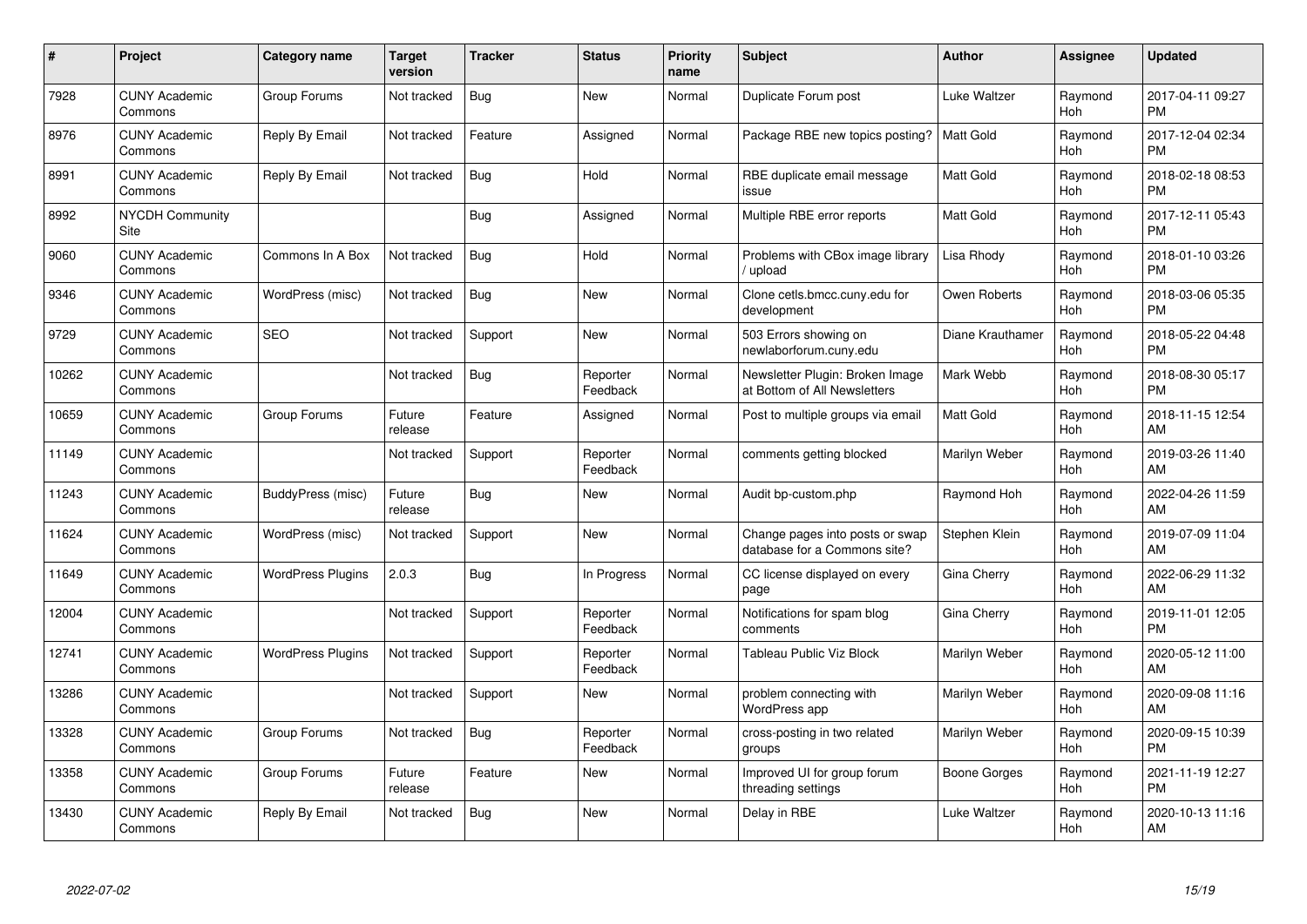| #     | Project                         | <b>Category name</b>       | <b>Target</b><br>version | <b>Tracker</b> | <b>Status</b>        | <b>Priority</b><br>name | Subject                                                                       | Author                  | Assignee            | <b>Updated</b>                |
|-------|---------------------------------|----------------------------|--------------------------|----------------|----------------------|-------------------------|-------------------------------------------------------------------------------|-------------------------|---------------------|-------------------------------|
| 13946 | <b>CUNY Academic</b><br>Commons | <b>WordPress Plugins</b>   | 2.1.0                    | Support        | Assigned             | Normal                  | Custom Embed handler For<br>OneDrive files                                    | scott voth              | Raymond<br>Hoh      | 2022-05-26 10:46<br>AM        |
| 14496 | <b>CUNY Academic</b><br>Commons | Domain Mapping             | Future<br>release        | Bug            | New                  | Normal                  | Mapped domain SSO uses<br>third-party cookies                                 | Raymond Hoh             | Raymond<br>Hoh      | 2021-05-24 04:03<br><b>PM</b> |
| 14983 | CUNY Academic<br>Commons        | WordPress (misc)           | Not tracked              | Support        | Reporter<br>Feedback | Normal                  | "Read More" tag not working                                                   | Rebecca Krisel          | Raymond<br>Hoh      | 2021-11-23 01:17<br><b>PM</b> |
| 14994 | <b>CUNY Academic</b><br>Commons | cdev.gc.cuny.edu           | Not tracked              | Support        | In Progress          | Normal                  | Clear Cache on CDEV                                                           | scott voth              | Raymond<br>Hoh      | 2021-12-07 03:51<br><b>PM</b> |
| 15516 | <b>CUNY Academic</b><br>Commons | <b>WordPress Plugins</b>   |                          | Bug            | Reporter<br>Feedback | Normal                  | Can't publish or save draft of post<br>on wordpress.com                       | Raffi<br>Khatchadourian | Raymond<br>Hoh      | 2022-03-02 05:52<br><b>PM</b> |
| 16110 | <b>CUNY Academic</b><br>Commons |                            |                          | Support        | Reporter<br>Feedback | Normal                  | remove Creative Commons<br>license from pages?                                | Marilyn Weber           | Raymond<br>Hoh      | 2022-05-17 06:11<br><b>PM</b> |
| 16177 | <b>CUNY Academic</b><br>Commons | Reply By Email             |                          | Bug            | New                  | Normal                  | Switch to Inbound mode for RBE                                                | Raymond Hoh             | Raymond<br>Hoh      | 2022-05-30 04:32<br><b>PM</b> |
| 16245 | <b>CUNY Academic</b><br>Commons | WordPress (misc)           |                          | Bug            | Reporter<br>Feedback | Normal                  | Save Button missing on<br>WordPress Profile page                              | scott voth              | Raymond<br>Hoh      | 2022-06-16 03:09<br><b>PM</b> |
| 16319 | <b>CUNY Academic</b><br>Commons | <b>WordPress Plugins</b>   | 2.0.3                    | Bug            | New                  | Normal                  | Request for Events Calendar Pro<br>5.14.2 update                              | Raymond Hoh             | Raymond<br>Hoh      | 2022-07-01 04:16<br><b>PM</b> |
| 333   | <b>CUNY Academic</b><br>Commons | <b>Email Notifications</b> | Future<br>release        | Feature        | Assigned             | Low                     | Delay Forum Notification Email<br>Delivery Until After Editing Period<br>Ends | Matt Gold               | Raymond<br>Hoh      | 2015-11-09 06:01<br><b>PM</b> |
| 1192  | <b>CUNY Academic</b><br>Commons | <b>Group Files</b>         | Future<br>release        | Feature        | Assigned             | Low                     | When posting group files, allow<br>users to add a category without<br>saving  | Matt Gold               | Raymond<br>Hoh      | 2015-11-09 05:53<br><b>PM</b> |
| 4535  | <b>CUNY Academic</b><br>Commons | My Commons                 | Future<br>release        | <b>Bug</b>     | New                  | Low                     | My Commons filter issue                                                       | scott voth              | Raymond<br>Hoh      | 2015-09-01 11:17<br>AM        |
| 5016  | <b>CUNY Academic</b><br>Commons | Events                     | Future<br>release        | Feature        | Assigned             | Low                     | Allow comments to be posted on<br>events                                      | Matt Gold               | Raymond<br>Hoh      | 2019-03-01 02:23<br><b>PM</b> |
| 6749  | <b>CUNY Academic</b><br>Commons | Events                     | Future<br>release        | <b>Bug</b>     | <b>New</b>           | Low                     | BPEO iCal request can trigger<br>very large number of DB queries              | Boone Gorges            | Raymond<br>Hoh      | 2016-11-15 10:09<br><b>PM</b> |
| 11971 | <b>CUNY Academic</b><br>Commons | <b>Email Notifications</b> | Future<br>release        | Bug            | Reporter<br>Feedback | Low                     | Pictures obscured in emailed post<br>notifications                            | Marilyn Weber           | Raymond<br>Hoh      | 2019-11-21 01:14<br><b>PM</b> |
| 497   | <b>CUNY Academic</b><br>Commons | <b>WordPress Plugins</b>   | Future<br>release        | Feature        | Assigned             | Normal                  | Drag and Drop Ordering on<br>Gallery Post Plugin                              | Matt Gold               | Ron Rennick         | 2015-11-09 06:18<br>PM        |
| 308   | <b>CUNY Academic</b><br>Commons | Registration               | Future<br>release        | Feature        | New                  | Normal                  | Group recommendations for<br>signup process                                   | Boone Gorges            | Samantha<br>Raddatz | 2015-11-09 05:07<br><b>PM</b> |
| 481   | <b>CUNY Academic</b><br>Commons | Groups (misc)              | Future<br>release        | Feature        | Assigned             | Normal                  | ability to archive inactive groups<br>and blogs                               | Michael Mandiberg       | Samantha<br>Raddatz | 2015-11-09 05:56<br><b>PM</b> |
| 653   | <b>CUNY Academic</b><br>Commons | Group Blogs                | Future<br>release        | Feature        | Assigned             | Normal                  | Redesign Integration of Groups<br>and Blogs                                   | Matt Gold               | Samantha<br>Raddatz | 2015-11-09 05:40<br><b>PM</b> |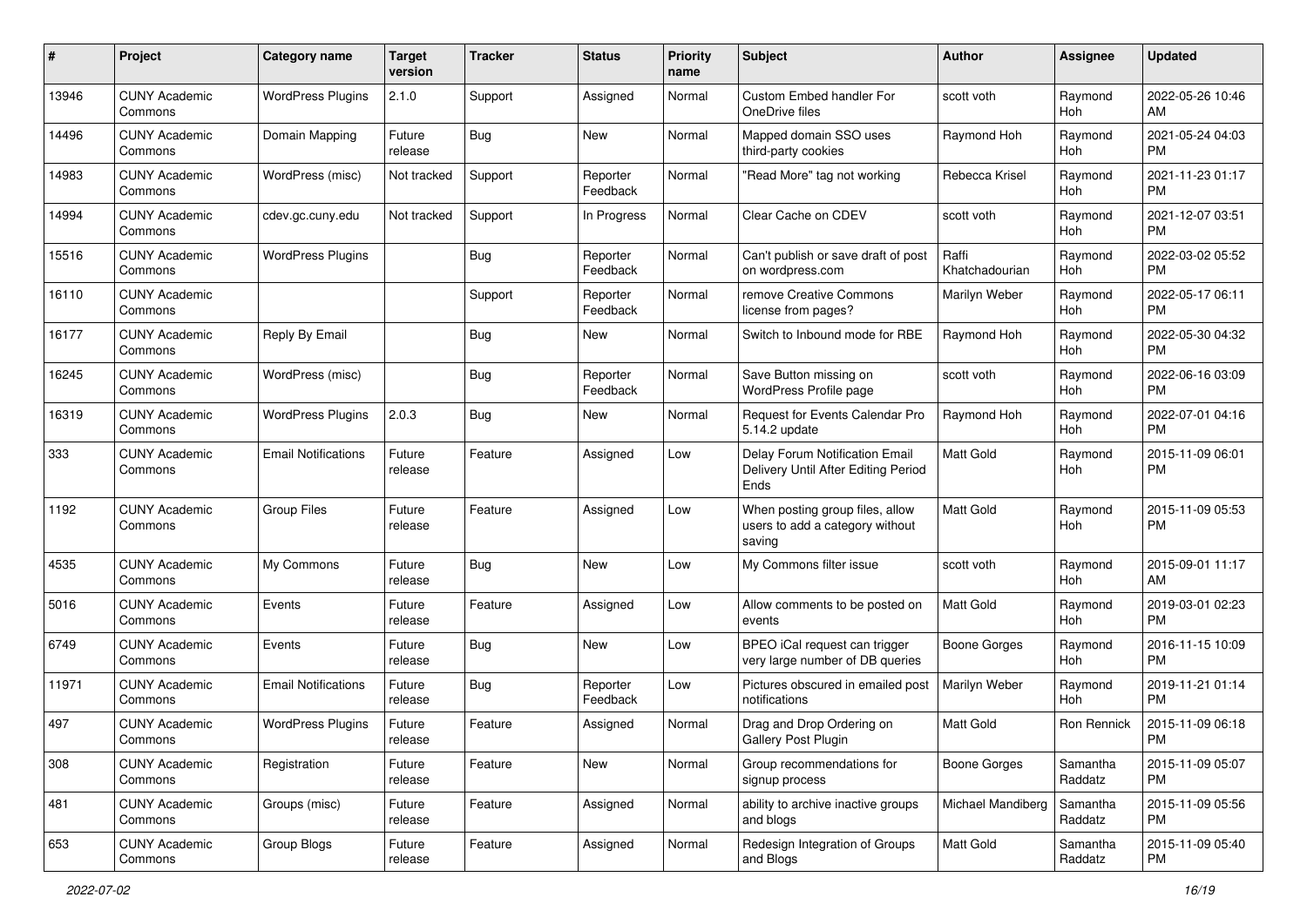| $\#$ | Project                         | <b>Category name</b>    | <b>Target</b><br>version | <b>Tracker</b> | <b>Status</b>        | Priority<br>name | <b>Subject</b>                                                        | <b>Author</b>           | <b>Assignee</b>     | <b>Updated</b>                |
|------|---------------------------------|-------------------------|--------------------------|----------------|----------------------|------------------|-----------------------------------------------------------------------|-------------------------|---------------------|-------------------------------|
| 1105 | <b>CUNY Academic</b><br>Commons | WordPress (misc)        | Future<br>release        | Feature        | Assigned             | Normal           | Rephrase Blog Privacy Options                                         | <b>Matt Gold</b>        | Samantha<br>Raddatz | 2015-11-09 06:19<br><b>PM</b> |
| 3458 | <b>CUNY Academic</b><br>Commons | Groups (misc)           | Future<br>release        | Feature        | Assigned             | Normal           | Filter Members of Group by<br>Campus                                  | Michael Smith           | Samantha<br>Raddatz | 2014-09-26 08:32<br><b>PM</b> |
| 3473 | <b>CUNY Academic</b><br>Commons | <b>User Experience</b>  | Future<br>release        | Feature        | Assigned             | Normal           | Commons profile: Add help info<br>about "Positions" replacing "title" | Keith Miyake            | Samantha<br>Raddatz | 2015-11-09 02:28<br><b>PM</b> |
| 4027 | <b>CUNY Academic</b><br>Commons | Commons In A Box        | Not tracked              | Design/UX      | Assigned             | Normal           | Usability review of CBOX update<br>procedures                         | Matt Gold               | Samantha<br>Raddatz | 2015-05-11 06:36<br><b>PM</b> |
| 4221 | <b>CUNY Academic</b><br>Commons | Group Forums            | Future<br>release        | Design/UX      | Assigned             | Normal           | Add 'Number of Posts' display<br>option to Forum page                 | Samantha Raddatz        | Samantha<br>Raddatz | 2015-06-26 02:21<br><b>PM</b> |
| 4226 | <b>CUNY Academic</b><br>Commons | <b>BuddyPress Docs</b>  | Future<br>release        | Design/UX      | New                  | Normal           | Add option to connect a Doc with<br>a Group                           | Samantha Raddatz        | Samantha<br>Raddatz | 2015-09-09 04:08<br><b>PM</b> |
| 4235 | <b>CUNY Academic</b><br>Commons |                         | Not tracked              | Design/UX      | Assigned             | Normal           | Explore user experience around<br>comments on forum topics vs docs    | <b>Matt Gold</b>        | Samantha<br>Raddatz | 2015-07-21 10:23<br>AM        |
| 4253 | <b>CUNY Academic</b><br>Commons | <b>Public Portfolio</b> | Future<br>release        | Design/UX      | <b>New</b>           | Normal           | Encourage users to add portfolio<br>content                           | Samantha Raddatz        | Samantha<br>Raddatz | 2015-07-07 11:32<br>AM        |
| 4404 | <b>CUNY Academic</b><br>Commons | <b>Public Portfolio</b> | Future<br>release        | Design/UX      | Assigned             | Normal           | Change color of permissions info<br>on portfolio editing interface    | <b>Matt Gold</b>        | Samantha<br>Raddatz | 2015-08-11 05:28<br><b>PM</b> |
| 4622 | <b>CUNY Academic</b><br>Commons | Public Portfolio        | Future<br>release        | Design/UX      | <b>New</b>           | Normal           | <b>Profile Visibility Settings</b>                                    | Samantha Raddatz        | Samantha<br>Raddatz | 2015-09-21 12:18<br><b>PM</b> |
| 4661 | <b>CUNY Academic</b><br>Commons | User Experience         | Future<br>release        | Bug            | Assigned             | Normal           | Simplify Events text                                                  | Matt Gold               | Samantha<br>Raddatz | 2015-10-02 09:06<br><b>PM</b> |
| 4986 | <b>CUNY Academic</b><br>Commons | ZenDesk                 | Not tracked              | Support        | Assigned             | Normal           | Prepare documentation for<br>Zendesk re web widget                    | Matt Gold               | Samantha<br>Raddatz | 2016-02-25 03:09<br><b>PM</b> |
| 5183 | <b>CUNY Academic</b><br>Commons | Social Paper            | Future<br>release        | Design/UX      | <b>New</b>           | Normal           | Creating a new paper when<br>viewing an existing paper                | Raffi<br>Khatchadourian | Samantha<br>Raddatz | 2016-02-02 12:09<br><b>PM</b> |
| 5225 | <b>CUNY Academic</b><br>Commons | Registration            | Future<br>release        | Feature        | Assigned             | Normal           | On-boarding Issues                                                    | Luke Waltzer            | Samantha<br>Raddatz | 2016-02-12 02:58<br><b>PM</b> |
| 5298 | <b>CUNY Academic</b><br>Commons |                         | Not tracked              | Publicity      | New                  | Normal           | Survey Pop-Up Text                                                    | Samantha Raddatz        | Samantha<br>Raddatz | 2016-03-22 12:27<br><b>PM</b> |
| 5317 | <b>CUNY Academic</b><br>Commons | Group Blogs             | Not tracked              | <b>Bug</b>     | Reporter<br>Feedback | Normal           | Notifications of New Post Didn't<br>Come                              | Luke Waltzer            | Samantha<br>Raddatz | 2016-03-21 10:41<br><b>PM</b> |
| 5397 | <b>CUNY Academic</b><br>Commons | Social Paper            | Future<br>release        | Feature        | New                  | Normal           | frustrating to have to<br>enable/disable in SP                        | Marilyn Weber           | Samantha<br>Raddatz | 2016-04-20 03:39<br><b>PM</b> |
| 310  | <b>CUNY Academic</b><br>Commons | BuddyPress (misc)       | Future<br>release        | Feature        | Assigned             | Low              | <b>Friend Request Email</b>                                           | Matt Gold               | Samantha<br>Raddatz | 2015-11-09 05:08<br><b>PM</b> |
| 1456 | <b>CUNY Academic</b><br>Commons | Group Invitations       | Future<br>release        | Feature        | Reporter<br>Feedback | Low              | Invite to Group Button from Profile<br>Field                          | <b>Matt Gold</b>        | Samantha<br>Raddatz | 2015-11-09 05:59<br><b>PM</b> |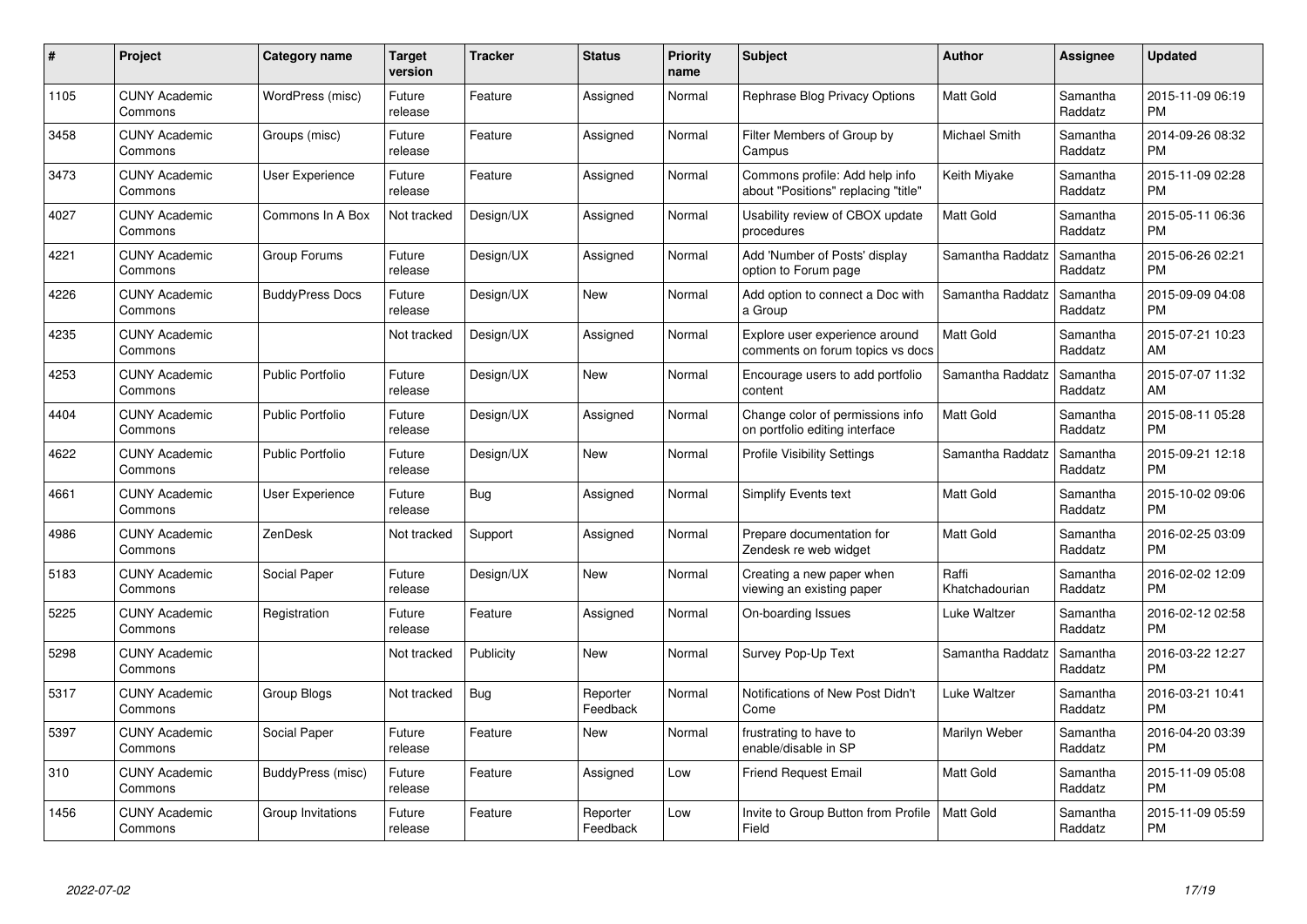| #     | Project                         | Category name               | <b>Target</b><br>version | <b>Tracker</b> | <b>Status</b>        | <b>Priority</b><br>name | Subject                                                                                                                                               | <b>Author</b>          | Assignee            | <b>Updated</b>                |
|-------|---------------------------------|-----------------------------|--------------------------|----------------|----------------------|-------------------------|-------------------------------------------------------------------------------------------------------------------------------------------------------|------------------------|---------------------|-------------------------------|
| 5050  | <b>CUNY Academic</b><br>Commons | Social Paper                | Future<br>release        | Feature        | <b>New</b>           | Low                     | Making comments visible in SP<br>editing mode (SP suggestion #1)                                                                                      | Marilyn Weber          | Samantha<br>Raddatz | 2019-09-17 11:10<br><b>PM</b> |
| 5053  | <b>CUNY Academic</b><br>Commons | Social Paper                | Future<br>release        | Feature        | New                  | Low                     | Scrollable menu to add readers<br>(SP suggestion #4)                                                                                                  | Marilyn Weber          | Samantha<br>Raddatz | 2016-04-21 05:21<br><b>PM</b> |
| 5058  | <b>CUNY Academic</b><br>Commons | Social Paper                | Future<br>release        | Feature        | <b>New</b>           | Low                     | Can there be a clearer signal that<br>even when comments have<br>already been made you add<br>comments by clicking on the side?<br>(SP suggestion #5) | Marilyn Weber          | Samantha<br>Raddatz | 2016-02-11 10:24<br>PM        |
| 10439 | <b>CUNY Academic</b><br>Commons | Design                      | 2.1.0                    | Design/UX      | <b>New</b>           | Normal                  | Create Style Guide for Commons                                                                                                                        | Sonja Leix             | Sara Cannon         | 2022-06-28 01:43<br>PM        |
| 10580 | <b>CUNY Academic</b><br>Commons | Information<br>Architecture | Future<br>release        | Design/UX      | New                  | Normal                  | Primary nav item review                                                                                                                               | Boone Gorges           | Sara Cannon         | 2022-06-28 01:29<br><b>PM</b> |
| 2612  | <b>CUNY Academic</b><br>Commons |                             | Not tracked              | Publicity      | Assigned             | Normal                  | Pinterest site for the Commons                                                                                                                        | local admin            | Sarah<br>Morgano    | 2016-03-04 11:19<br>AM        |
| 3510  | <b>CUNY Academic</b><br>Commons | Publicity                   | 1.7                      | Publicity      | Assigned             | Normal                  | Post on the News Blog re: 'My<br>Commons'                                                                                                             | Micki Kaufman          | Sarah<br>Morgano    | 2014-10-15 11:18<br>AM        |
| 3511  | <b>CUNY Academic</b><br>Commons | Publicity                   | 1.7                      | Publicity      | Assigned             | Normal                  | Social media for 1.7                                                                                                                                  | Micki Kaufman          | Sarah<br>Morgano    | 2014-10-14 03:32<br><b>PM</b> |
| 5826  | <b>CUNY Academic</b><br>Commons | <b>WordPress Plugins</b>    | Future<br>release        | Support        | Reporter<br>Feedback | Normal                  | Remove Subscription Options<br>plugin from directory                                                                                                  | Sarah Morgano          | Sarah<br>Morgano    | 2016-10-21 04:14<br><b>PM</b> |
| 636   | <b>CUNY Academic</b><br>Commons | WordPress (misc)            | Not tracked              | Support        | Assigned             | Normal                  | Create Lynda.com-like Table of<br>Contents for Prospective Tutorial<br>Screencasts                                                                    | Matt Gold              | scott voth          | 2016-02-23 03:12<br><b>PM</b> |
| 3524  | <b>CUNY Academic</b><br>Commons | Documentation               | Not tracked              | Documentation  | Assigned             | Normal                  | Post describing all you can do<br>when starting up a new blog/group                                                                                   | Matt Gold              | scott voth          | 2014-10-04 12:56<br><b>PM</b> |
| 3565  | <b>CUNY Academic</b><br>Commons | My Commons                  | Not tracked              | Documentation  | <b>New</b>           | Normal                  | Load Newest inconsistencies                                                                                                                           | Chris Stein            | scott voth          | 2015-11-09 01:16<br><b>PM</b> |
| 4222  | <b>CUNY Academic</b><br>Commons | User Experience             | Future<br>release        | Design/UX      | <b>New</b>           | Normal                  | Add information to 'Delete<br>Account' page                                                                                                           | Samantha Raddatz       | scott voth          | 2015-06-26 11:35<br>AM        |
| 6115  | <b>CUNY Academic</b><br>Commons | Publicity                   | Not tracked              | Feature        | Assigned             | Normal                  | create digital signage for GC                                                                                                                         | Matt Gold              | scott voth          | 2016-10-11 10:09<br>PM        |
| 9908  | <b>CUNY Academic</b><br>Commons |                             | Not tracked              | Feature        | <b>New</b>           | Normal                  | Is it possible to send email<br>updates to users (or an email<br>address not on the list) for only a<br>single page AFTER being<br>prompted?          | <b>Michael Shields</b> | scott voth          | 2018-06-11 01:34<br><b>PM</b> |
| 11883 | <b>CUNY Academic</b><br>Commons | Help/Codex                  | Not tracked              | Support        | New                  | Normal                  | Need Embedding Help Page<br>Update (Tableau)                                                                                                          | Anthony Wheeler        | scott voth          | 2019-09-24 08:49<br>AM        |
| 12247 | <b>CUNY Academic</b><br>Commons | Publicity                   | Not tracked              | Support        | New                  | Normal                  | Screenshot of First Commons<br>Homepage                                                                                                               | scott voth             | scott voth          | 2020-01-14 12:08<br>PM        |